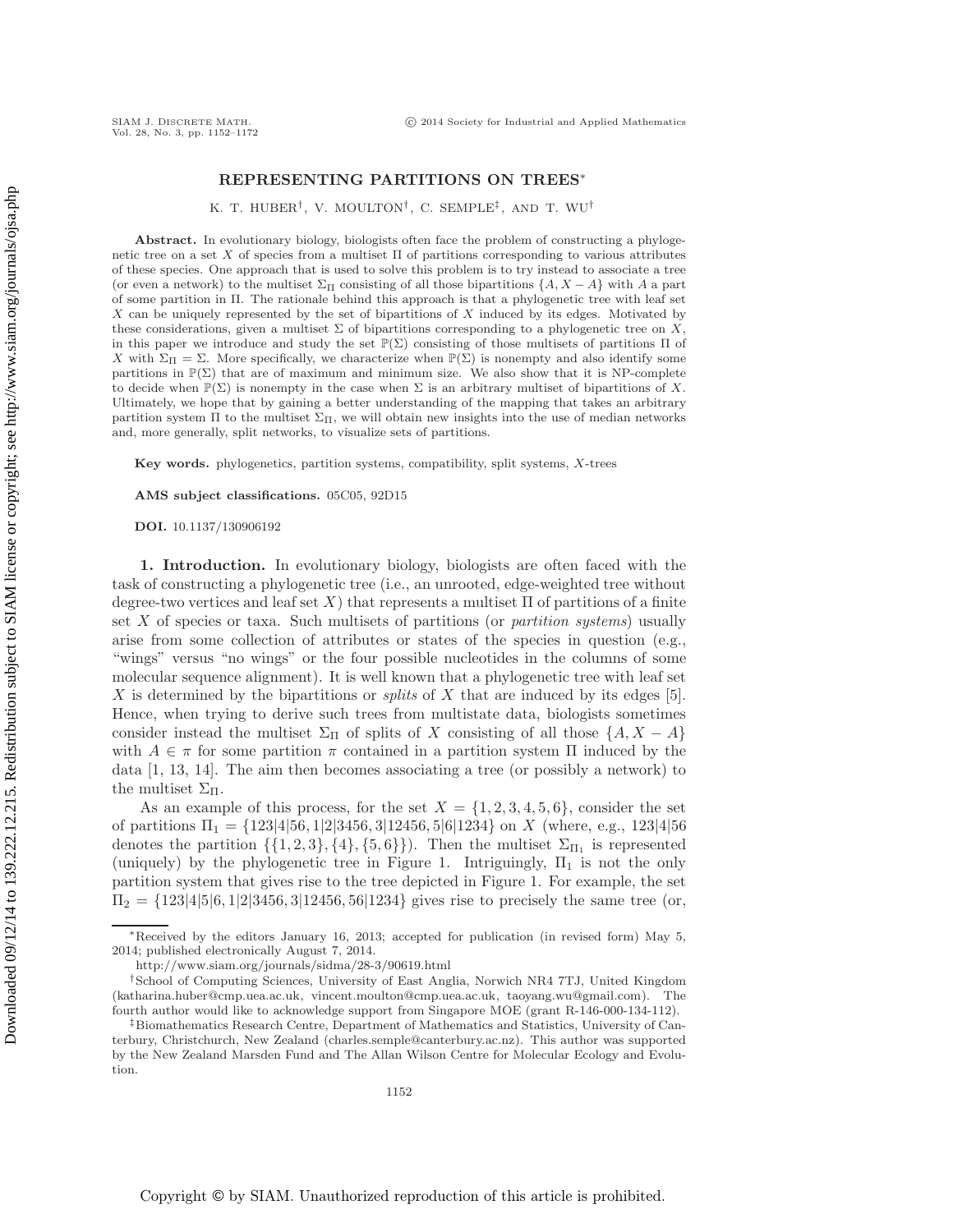in other words,  $\Sigma_{\Pi_1} = \Sigma_{\Pi_2}$ ). Thus, given a multiset  $\Sigma$  of splits of X that is *compatible* (i.e., corresponds to a phylogenetic tree), it is of interest to better understand the set  $\mathbb{P}(\Sigma)$  that consists of all those partition systems Π on X such that  $\Sigma_{\Pi} = \Sigma$  holds. As we shall see, the set  $\mathbb{P}(\Sigma)$  can be quite complicated in general. For example, even for the simple tree in Figure [1](#page-1-0) it can be shown that  $\mathbb{P}(\Sigma_{\Pi_1})$  consists of  $\Pi_1$  and  $\Pi_2$  as well as the sets  $\Pi_3 = \{12|3|4|56, 1|2|3|456, 5|6|1234\}, \Pi_4 = \{12|3|4|5|6, 1|2|3|456, 56|1234\},\$  $\Pi_5 = \{1|2|3|4|56, 12|3|456, 5|6|1234\}, \text{ and } \Pi_6 = \{1|2|3|4|5|6, 12|3|456, 56|1234\}.$ 



<span id="page-1-0"></span>FIG. 1. *A tree that represents the multiset*  $\Sigma_{\Pi_1}$  *of splits on the set*  $X = \{1, 2, 3, 4, 5, 6\}$  *given in the text. The removal of any edge of the tree gives a split of* X*, with multiplicity given by the weight in bold assigned to the edge (all unlabelled edges have weight* 1*). For example, the bold edge gives rise to the split* 123*|*456*.*

Although these considerations all appear rather abstract, our study of the set  $\mathbb{P}(\Sigma)$  was motivated by its appearance in the construction of *median networks*. These networks generalize phylogenetic trees and are commonly used to visualize complex evolutionary relationships arising from mitochondrial sequences [\[2,](#page-19-2) [4,](#page-19-3) [16\]](#page-20-2). Median networks can be directly constructed from splits [\[6\]](#page-19-4). Moreover, given a multiple sequence alignment of a set  $X$  of sequences, one way to derive splits before constructing a median network is to convert each nonconstant column into a partition of X so as to give a multiset  $\Pi$  of partitions of X, and then construct the multiset  $\Sigma_{\Pi}$  (see, e.g., [\[1,](#page-19-1) [14\]](#page-20-1)). Thus, we expect that by gaining a better understanding of the set  $\mathbb{P}(\Sigma)$ (also for general split systems  $\Sigma$ ) we will be able to obtain new insights into the use of median networks (and, more generally, *split networks*; cf. [\[15\]](#page-20-3)) to represent partitions. In addition, through considerations such as those presented in [\[3\]](#page-19-5), we hope that our results will help to further clarify the relationships between median and *quasi-median networks* given in [\[13\]](#page-20-0).

We now present an overview of our main results. In the following two sections we present some notation and terminology as well as some preliminary results that will be used throughout the paper. Then, in section [4,](#page-5-0) we characterize those compatible multisets of splits  $\Sigma$  for which  $\mathbb{P}(\Sigma)$  is nonempty (Theorem [4.2\)](#page-6-0). In addition, for  $\Sigma$ a compatible multiset of splits of X, we show that if  $\mathbb{P}(\Sigma)$  is nonempty, then there is always a unique partition system  $\Pi$  in  $\mathbb{P}(\Sigma)$  which is *strongly compatible;* i.e., for all  $\pi_1, \pi_2 \in \Pi$  either  $\pi_1 = \pi_2$  or there are some  $A \in \pi_1, B \in \pi_2$  such that  $A \cup B = X$  [\[8\]](#page-20-4). For example, for the multiset  $\Sigma$  of splits giving rise to the tree depicted in Figure [1,](#page-1-0) the set  $\Pi_1$  is the unique strongly compatible partition system in  $\mathbb{P}(\Sigma)$ .

As the example above illustrates, the size of the elements in  $\mathbb{P}(\Sigma)$  can vary (e.g., the size of  $\Pi_1$  is 4, whereas  $\Pi_6$  has size 3). We are therefore interested in understanding the maximum- and minimum-sized elements in this set. In section [5,](#page-8-0) we show that the unique, strongly compatible partition system in  $\mathbb{P}(\Sigma)$  is always of maximum size. In the subsequent section, we then focus on minimum-sized elements of  $\mathbb{P}(\Sigma)$ , giving a method to construct such a partition system. In general, it appears to be a difficult problem to characterize the maximum- and minimum-sized partition systems in  $\mathbb{P}(\Sigma)$ for a compatible multiset  $\Sigma$  of splits. However, in section [6,](#page-10-0) we characterize the minimum-sized elements for a special type of multiset of splits that corresponds to a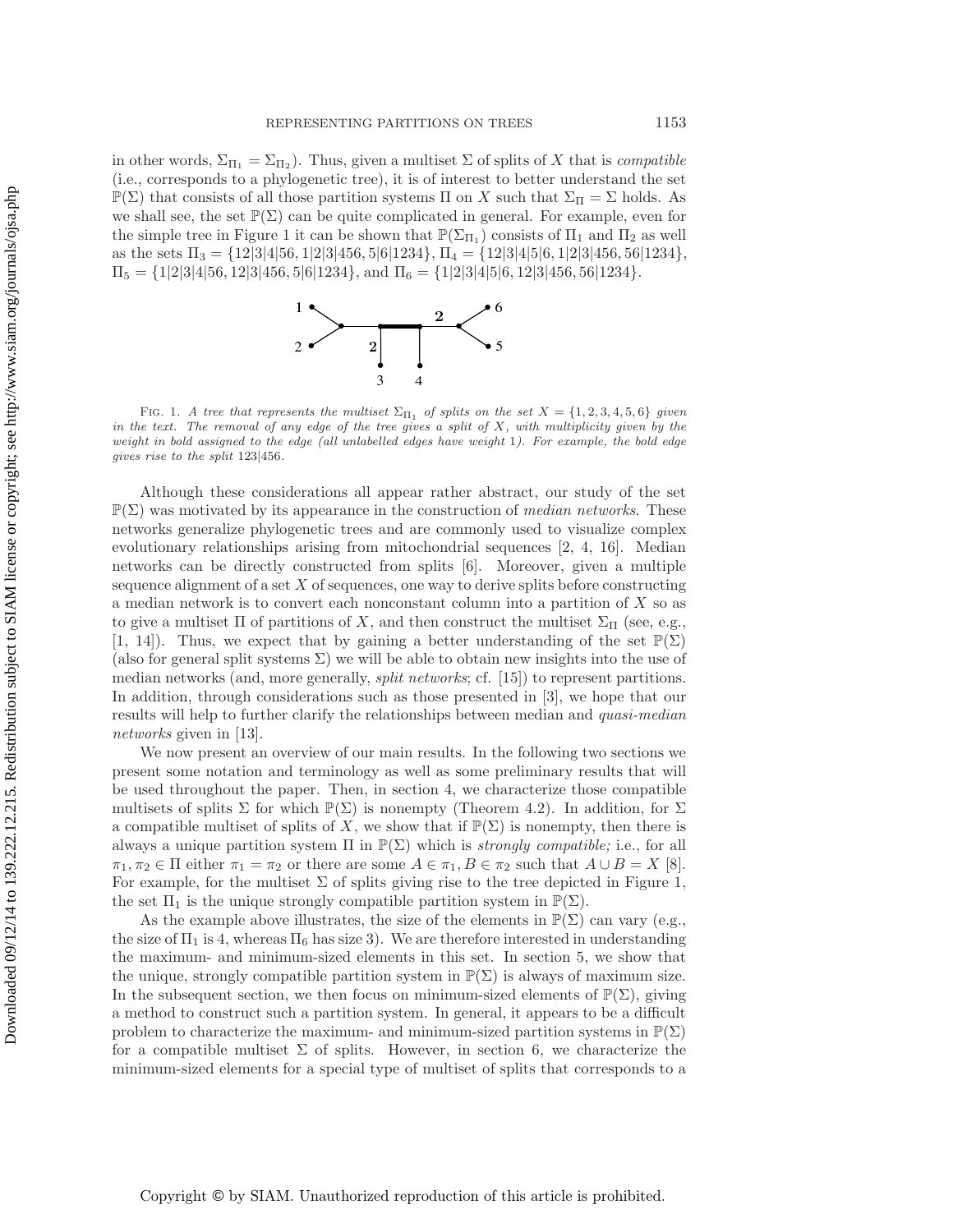rooted tree in which the root is the same distance from all of the leaves in the tree.

In section [8,](#page-17-0) we investigate a related algorithmic question: Given an arbitrary split system  $\Sigma$  on X, can we decide in polynomial time in the size of X whether there exists a partition system  $\Pi$  of X such that  $\Sigma_{\Pi} = \Sigma$ ? By reduction from the cubic edge coloring problem, we show that this problem is NP-complete, even if  $\Sigma$  is an arbitrary *set;* that is, the multiplicity of each split in  $\Sigma$  is equal to 1 (Theorem [8.1\)](#page-17-1). This indicates that it might be difficult in general to extend our main results to arbitrary multisets of splits. In section [9,](#page-18-0) we discuss how the mapping from partition systems to split systems obtained by taking a partition system  $\Pi$  to the split system  $\Sigma_{\Pi}$  could be studied in a more general setting, and we mention some open problems that this leads to.

Before proceeding we note that the problem of representing partitions (or characters) by trees has also been studied in the context of the *perfect phylogeny problem*. This problem is concerned with representing partitions *convexly* on a phylogenetic tree, and a great deal of related theory has been developed (cf., e.g., [\[17,](#page-20-5) Chapter 4] and also [\[9,](#page-20-6) [11,](#page-20-7) [18\]](#page-20-8) for more recent results). However, this approach differs from ours since, for example, there exist sets Π of partitions all of whose elements are convex on some phylogenetic tree for which  $\Sigma_{\Pi}$  is not compatible.

## **2. Preliminaries.**

**Multisets.** If S is a finite nonempty set, a *multiset* chosen from S is a function m from S into the set of nonnegative integers  $\mathbb{Z}^{\geq 0}$ . The set S is sometimes called its *underlying set*. For an element t in  $S$ , the value  $m(t)$  is the *multiplicity* of t. For example, let  $S = \{1, 2, 3, 4\}$ . Then the multiset  $\{1, 1, 2, 2, 2, 3\}$  denotes the function m from S into  $\mathbb{Z}^{\geq 0}$  with  $m(1) = 2, m(2) = 3, m(3) = 1$ , and  $m(4) = 0$ . The multiplicity of 2 is 3, while the multiplicity of 4 is 0. The size  $|M|$  of a multiset M with underlying set S is the sum of the multiplicities over all elements in S. Let  $m_1$  and  $m_2$  be two functions from S into  $\mathbb{Z}^{\geq 0}$ , and let  $S_1$  and  $S_2$  denote the multisets corresponding to  $m_1$  and  $m_2$ , respectively. We denote the *multiset union* of  $S_1$  and  $S_2$  by  $S_1 \downarrow S_2$ , where  $S_1 \biguplus S_2$  is the function from S into  $\mathbb{Z}^{\geq 0}$  defined by  $m_1(t) + m_2(t)$  for all  $t \in S$ . Moreover, we denote the *multiset difference* of  $S_1$  and  $S_2$  by  $S_1 - S_2$ , where  $S_1 - S_2$ is the function from S into  $\mathbb{Z}^{\geq 0}$  defined by  $\max\{0, m_1(t) - m_2(t)\}\$ for all  $t \in S$ .

**Weak** *X***-trees.** Throughout the paper, X will always denote a finite set of size at least 2. A *weak* X-tree  $\mathcal T$  is an ordered pair  $(T, \phi)$ , where T is a tree with vertex set V and  $\phi: X \to V$  is a map with the property that, for each vertex  $v \in V$  of degree one,  $v \in \phi(X)$ . For convenience, we refer to the vertices and edges of T as the vertices and edges of T, respectively, and write  $V(T)$  for  $V(T)$  and  $E(T)$  for  $E(T)$ . A vertex v of T is *labelled* if  $v \in \phi(X)$ ; otherwise, v is *unlabelled*. Given  $u, v \in V$ , we denote the length of the path joining u and v by  $d_T(u, v)$ . Sometimes we will also use  $d_{\mathcal{T}}(u, v)$  rather than  $d_{\mathcal{T}}(u, v)$ . A weak X-tree  $\mathcal{T}$  is an X-tree if it additionally has the property that each degree-two vertex is labelled. Note that a phylogenetic  $X$ -tree  $\mathcal T$ is an X-tree in which  $\phi$  is a bijective map from X to the leaf set of  $\mathcal T$ . We say that two weak X-trees  $\mathcal{T} = (T, \phi)$  and  $\mathcal{T}' = (T', \phi')$  are *isomorphic*, denoted by  $\mathcal{T} \cong \mathcal{T}'$ , if there exists a bijective map  $\psi : V(T) \to V(T')$  that induces a graph isomorphism between T and T' for which  $\phi'(x) = \psi(\phi(x))$  holds for all  $x \in X$ .

Note that weak X-trees are closely related to weighted X-trees, where an  $X$ tree is *weighted* if each edge is assigned a positive integer weight. For example, the phylogenetic tree depicted in Figure [1](#page-1-0) is equivalent to a weak X-tree in which each edge with weight 2 is subdivided into two edges by inserting an extra vertex. Indeed,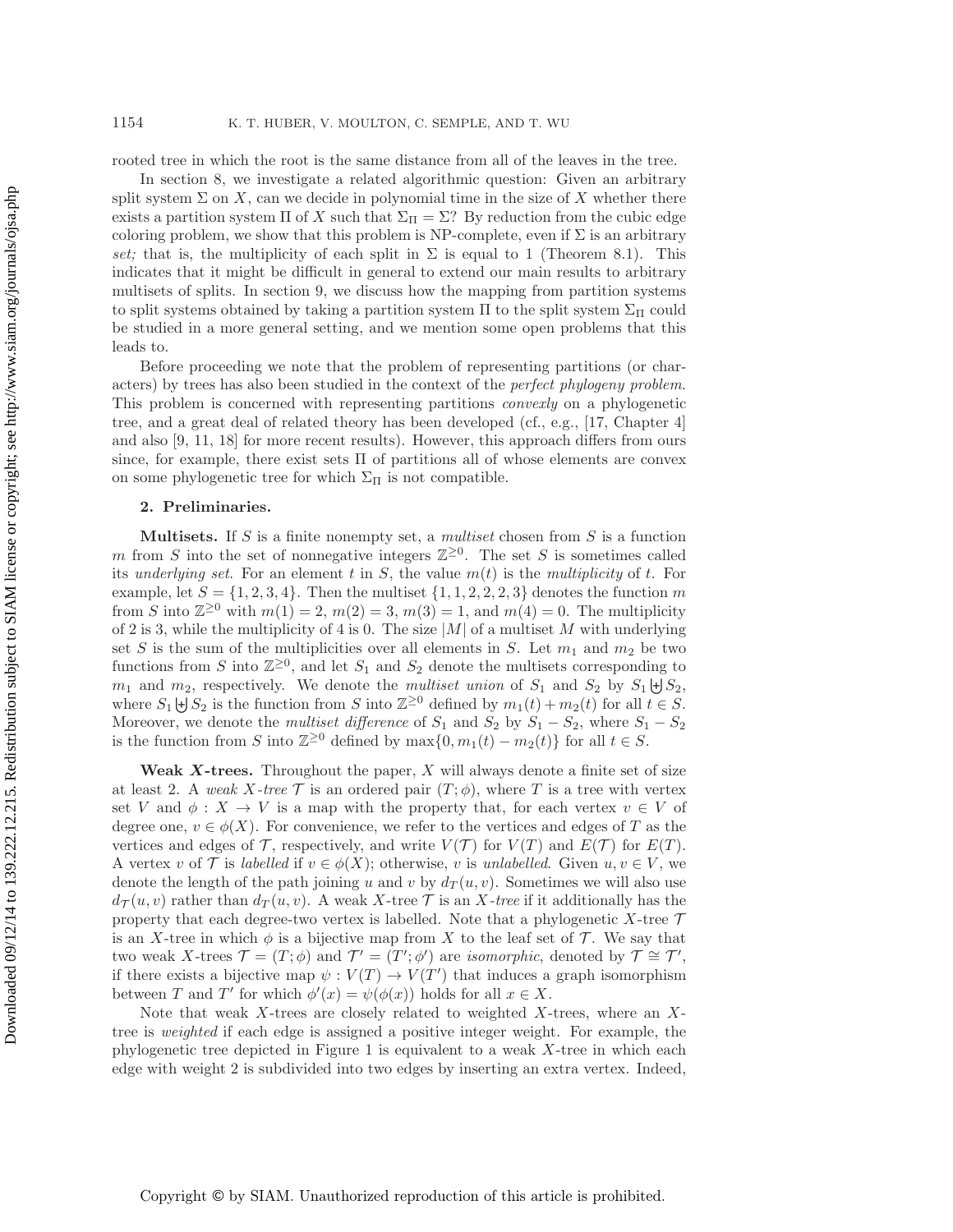we can translate between weighted  $X$ -trees and weak  $X$ -trees in general by inserting or suppressing unlabelled degree-two vertices in a similar manner. However, in this paper we will use weak  $X$ -trees rather than weighted  $X$ -trees since they are more convenient for many of our proofs (e.g., their vertices and edges can be used to represent certain partition systems).

**Compatible split systems and hierarchies.** As mentioned in the introduction, a split of X, or, equivalently, an X*-split*, is a bipartition of X into two nonempty sets, that is, a partition  $\pi = \{A_1, A_2, \ldots, A_t\}$  of X with  $t \geq 2$  in which each subset  $A_i, i \in \{1, \ldots, t\},\$ is nonempty and  $t = 2$  (rather than  $t \geq 2$  as is the case for a general partition of X). We will refer to the subsets  $A_i$  as *parts* of  $\pi$ , and, to simplify notation, we write  $\{A_1, A_2, \ldots, A_t\}$  as  $A_1|A_2|\cdots|A_t$ , where the ordering of the parts of  $\pi$  is irrelevant. A multiset of X-splits is called a *split system on* X. Split systems on X naturally arise in the context of weak X-trees. In particular, let  $\mathcal{T} = (T, \phi)$  be a weak X-tree, and let e be an edge of  $\mathcal T$ . We denote by  $\sigma_e$  the X-split  $A|(X-A)$ , where  $A$  is one of the two maximal subsets of  $X$  such that  $e$  is not traversed on the path from  $\phi(x)$  to  $\phi(y)$  for all  $x, y \in A$ . This X-split *corresponds* to, or, equivalently, is *displayed* by,  $e$  in  $\mathcal{T}$ . Note that, as  $\mathcal{T}$  is a weak X-tree, it is possible that, for distinct edges e and f, we have  $\sigma_e = \sigma_f$ . We denote the split system on X corresponding to the edges of  $\mathcal T$  by  $\Sigma(\mathcal T)$ , that is,

$$
\Sigma(\mathcal{T}) = \biguplus_{e \in E(\mathcal{T})} \{\sigma_e\}.
$$

A pair of X-splits  $A_1|B_1$  and  $A_2|B_2$  is *compatible* if at least one of the sets  $A_1 \cap A_2$ ,  $A_1 \cap B_2$ ,  $B_1 \cap A_2$ , and  $B_1 \cap B_2$  is the empty set. A split system  $\Sigma$  on X is *compatible* if the splits in  $\Sigma$  are pairwise compatible. The following theorem is a straightforward generalization of the splits-equivalence theorem [\[5\]](#page-19-0) (also see [\[17,](#page-20-5) Theorem 3.1.4]).

<span id="page-3-0"></span>THEOREM 2.1. Let  $\Sigma$  be a split system on X. Then there is a weak X-tree  $\mathcal T$ *such that*  $\Sigma = \Sigma(\mathcal{T})$  *if and only if*  $\Sigma$  *is compatible. Moreover, if such a weak* X-tree *exists, then, up to isomorphism,* T *is unique.*

In light of this last result, if  $\Sigma$  is a compatible split system on X, we denote the unique weak X-tree  $\mathcal T$  for which  $\Sigma(\mathcal T) = \Sigma$  holds by  $\mathcal T_{\Sigma}$ . Note that in the case when  $\Sigma = \Sigma(\mathcal{T})$  for a weak X-tree  $\mathcal{T}$ , we will write  $\mathbb{P}(\mathcal{T})$  rather than  $\mathbb{P}(\Sigma(\mathcal{T}))$ .

An analogue of Theorem [2.1](#page-3-0) holds for trees having a root. To make this statement more precise, we introduce some further terminology. A *rooted weak X-tree*  $\mathcal{T}_{\rho}$  is an ordered pair  $(T_\rho; \phi)$ , where  $T_\rho$  is a rooted tree with root  $\rho$  which has degree at least two and vertex set V, and  $\phi: X \to V - {\rho}$  is a map with the property that, for each vertex  $v \in V$  of degree one,  $v \in \phi(X)$ . Note that if we view  $\mathcal{T}_{\rho}$  as an unrooted tree with  $\rho$  as ordinary interior vertex, we obtain a weak X-tree. We denote this weak X-tree by  $\mathcal{T}_{\rho}^{-}$ .

A *cluster* of X is a nonempty subset of X, and it is *proper* if it is distinct from X. Let  $\mathcal{T}_{\rho}$  be a rooted weak X-tree, and let e be an edge of  $\mathcal{T}_{\rho}$ . The proper subset of X consisting of those elements that label a vertex in  $\mathcal{T}_{\rho}$  whose path to the root traverses e is denoted by Ce. This cluster C<sup>e</sup> *corresponds* to, or, equivalently, is *displayed* by, e in  $\mathcal{T}_{\rho}$ . We denote the multiset of clusters of X corresponding to the edges of  $\mathcal{T}_{\rho}$  by  $\mathcal{H}(\mathcal{T}_{\rho}),$  that is,

$$
\mathcal{H}(\mathcal{T}_{\rho}) = \biguplus_{e \in E(\mathcal{T}_{\rho})} \{C_e\}.
$$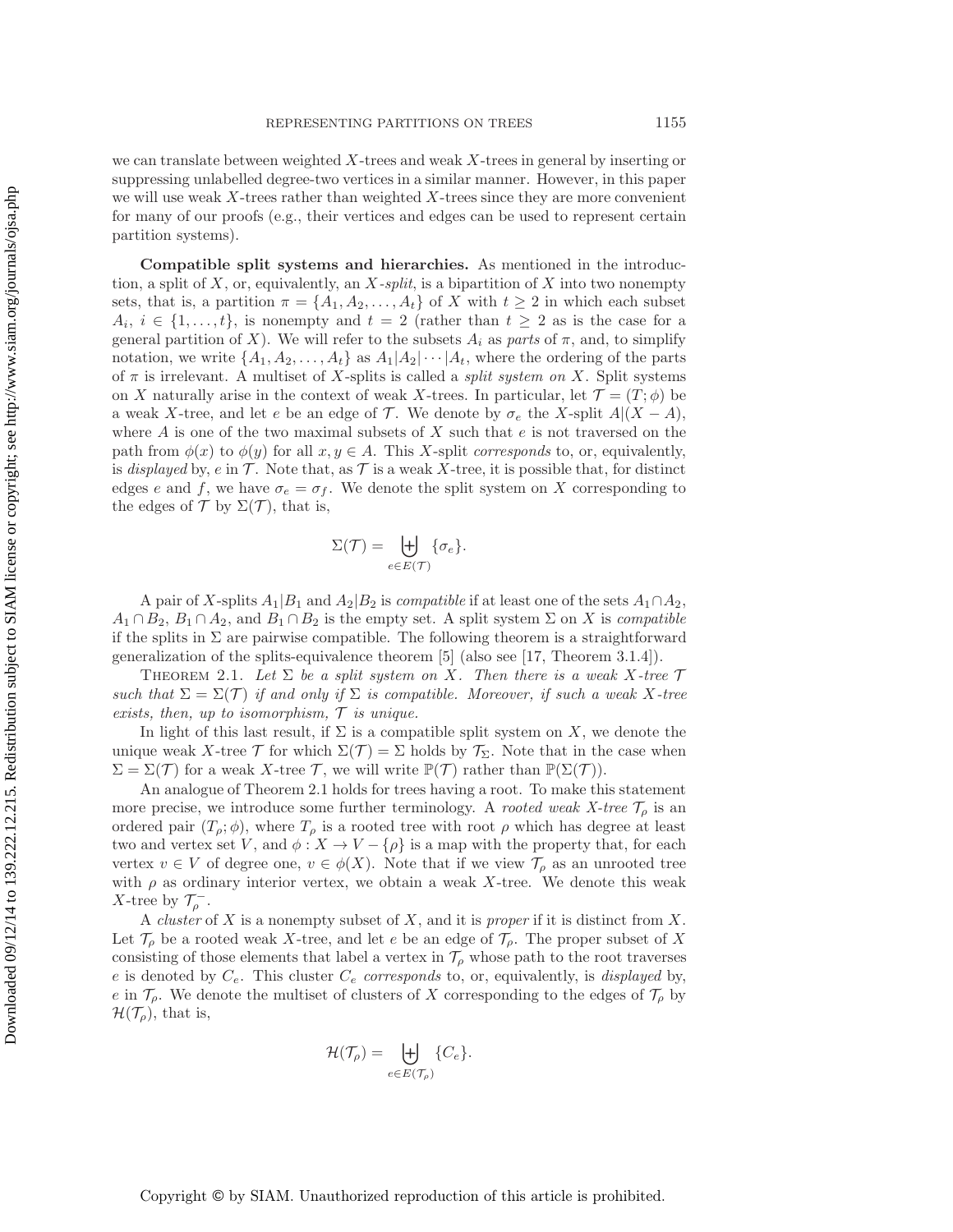It is straightforward to show that this multiset of subsets of X is a *hierarchy;* that is, for all  $A, B \in \mathcal{H}(\mathcal{T}_{\rho})$ , we have  $A \cap B \in \{\emptyset, A, B\}$ . The next result is the aforementioned analogue of Theorem [2.1.](#page-3-0) We omit the routine proof.

<span id="page-4-3"></span>Theorem 2.2. *Let* H *be a multiset of proper clusters of* X *whose union is* X*. Then there is a rooted weak* X-tree  $\mathcal{T}_{\rho}$  such that  $\mathcal{H} = \mathcal{H}(\mathcal{T}_{\rho})$  *if and only if*  $\mathcal{H}$  *is a hierarchy on* X*. Moreover, if such a rooted weak* X*-tree exists, then, up to isomorphism,*  $\mathcal{T}_{\rho}$  *is unique.* 

**Partition systems.** A partition system  $\Pi$  of X is *compatible* if  $\Sigma_{\Pi}$  is compatible. Again following Theorem [2.1,](#page-3-0) if  $\Pi$  is a compatible partition system on X, we denote by  $\mathcal{T}_{\Pi}$  the weak X-tree  $\mathcal{T}$  for which  $\Sigma(\mathcal{T})=\Sigma_{\Pi}$  holds. Similarly, a partition system  $\Pi$  on *X* is *hierarchical* if the set  $\bigcup_{\pi \in \Pi} \pi$  of all subsets of *X* that appear as a part in some partition in  $\Pi$  is a hierarchy. Observe that, if  $\Pi$  is hierarchical, then every subset of  $\Pi$  is a hierarchical partition system on X. Furthermore, if  $\pi_1, \pi_2 \in \Pi$  and  $\Pi$  is hierarchical, then, for each  $A \in \pi_1$ , either A is a subset of a part in π<sub>2</sub> or A is the disjoint union of parts in  $\pi_2$ .

Now, given a partition  $\pi$  of X, we let  $\Sigma_{\pi} = \biguplus_{A \in \pi} \{A | (X - A)\}\)$ , i.e., the multiset of bipartitions  $A|(X - A)$  with  $A \in \pi$ . The proof of the next result follows immediately from the respective definitions.

<span id="page-4-2"></span>LEMMA 2.3. Let  $\pi$  be a partition of X, let  $\Sigma$  be a split system on X, and let  $\Pi \in \mathbb{P}(\Sigma)$ *. Then the following hold.* 

(i)  $\Sigma_{\{\pi\}\oplus\Pi} = \Sigma \oplus \Sigma_{\pi}.$ 

(ii)  $If \pi \in \Pi$ , then  $\Sigma_{\Pi-\{\pi\}} = \Sigma - \Sigma_{\pi}$ .

**3. Displaying partition systems.** In this section, we describe how weak Xtrees can be used to represent partition systems. Let  $\mathcal{T} = (T, \phi)$  be a weak X-tree, and let  $\pi$  be a partition of X. A subset  $E_{\pi} \subseteq E(\mathcal{T})$  of edges of  $\mathcal{T}$  *displays*  $\pi$  if there is a bijection  $\xi_{\pi} : \pi \to E_{\pi}$  such that, for each  $A \in \pi$ , the X-split corresponding to the edge  $\xi_{\pi}(A)$  is  $A|(X - A)$ . For convenience, if there exists such a subset  $E_{\pi}$  of edges of T, then we say that  $\mathcal T$  *displays*  $\pi$ . Note that such a subset  $E_{\pi}$  need not be unique.

For a compatible partition system  $\Pi$  on  $X$ , the following two lemmas that we use later describe how  $\mathcal{T}_{\Pi}$  displays the partitions in  $\Pi$ . Suppose  $\mathcal{T} = (T; \phi)$  is a weak X-tree, and let e denote an edge of T. Then we denote by  $\mathcal{T} \backslash e$  the set of components of  $\mathcal T$  obtained by deleting  $e$  from  $T$ . More generally, for  $E$  a nonempty subset of edges of T we denote by  $\mathcal{T} \backslash E$  the set of components of T obtained by deleting all edges in  $E$  from  $T$ .

<span id="page-4-1"></span>Lemma 3.1. *Let* Π *be a compatible partition system on* X*, and let* u *be a vertex*  $of \mathcal{T}_{\Pi} = (T, \phi)$  *such that*  $\phi^{-1}(u) \neq \emptyset$ . Let *e* be an edge of  $\mathcal{T}_{\Pi}$  *incident with* u, and let  $B \in \sigma_e$  such that  $\phi^{-1}(u) \subseteq B$ . Then there exists some  $\pi \in \Pi$  such that  $B \in \pi$ .

*Proof.* Let  $A|B$  be the X-split corresponding to e, where  $\phi^{-1}(u) \subseteq B$ . Since  $\Sigma(\mathcal{T}_{\Pi})=\Sigma_{\Pi}$ , it follows that there is a partition  $\pi$  in  $\Pi$  such that either  $A \in \pi$  or  $B \in \pi$ . Suppose that  $A \in \pi$ , but  $B \notin \pi$ . Then  $|\pi| \geq 3$ , and there exists a part  $D \in \pi$ such that  $\phi^{-1}(u) \subseteq D$ . Hence,  $A \cap D = \emptyset$  and  $A \cup D \neq X$ . Since  $\pi$  is displayed by  $\mathcal{T}_{\Pi}$ and  $D \in \pi$ , there exists some edge e' of  $\mathcal{T}_{\Pi}$  such that  $\sigma_{e'} = D|X - D$ . But then either e' is an edge in the connected component Z of  $\mathcal{T}_{\Pi} \backslash e$  that contains u or e' is contained in the other component Z' of  $\mathcal{T}_{\Pi} \backslash e$ . In the former case it follows that  $A \subsetneq D$  and so  $A \cap D \neq \emptyset$ , which is impossible. Thus, e' is an edge in Z'. But then the connected component of  $\mathcal{T}_{\Pi}\backslash e'$  that contains u must contain Z. Since  $\phi^{-1}(u) \subseteq B \cap D$ , it follows that  $B \subseteq D$  and thus  $X = A \cup B \subseteq A \cup D \neq X$ , which is also impossible. Thus  $B \in \pi$ .  $\Box$ 

<span id="page-4-0"></span>LEMMA 3.2. Let  $\Pi$  *be a compatible partition system on* X, and let  $\pi$  *be an element*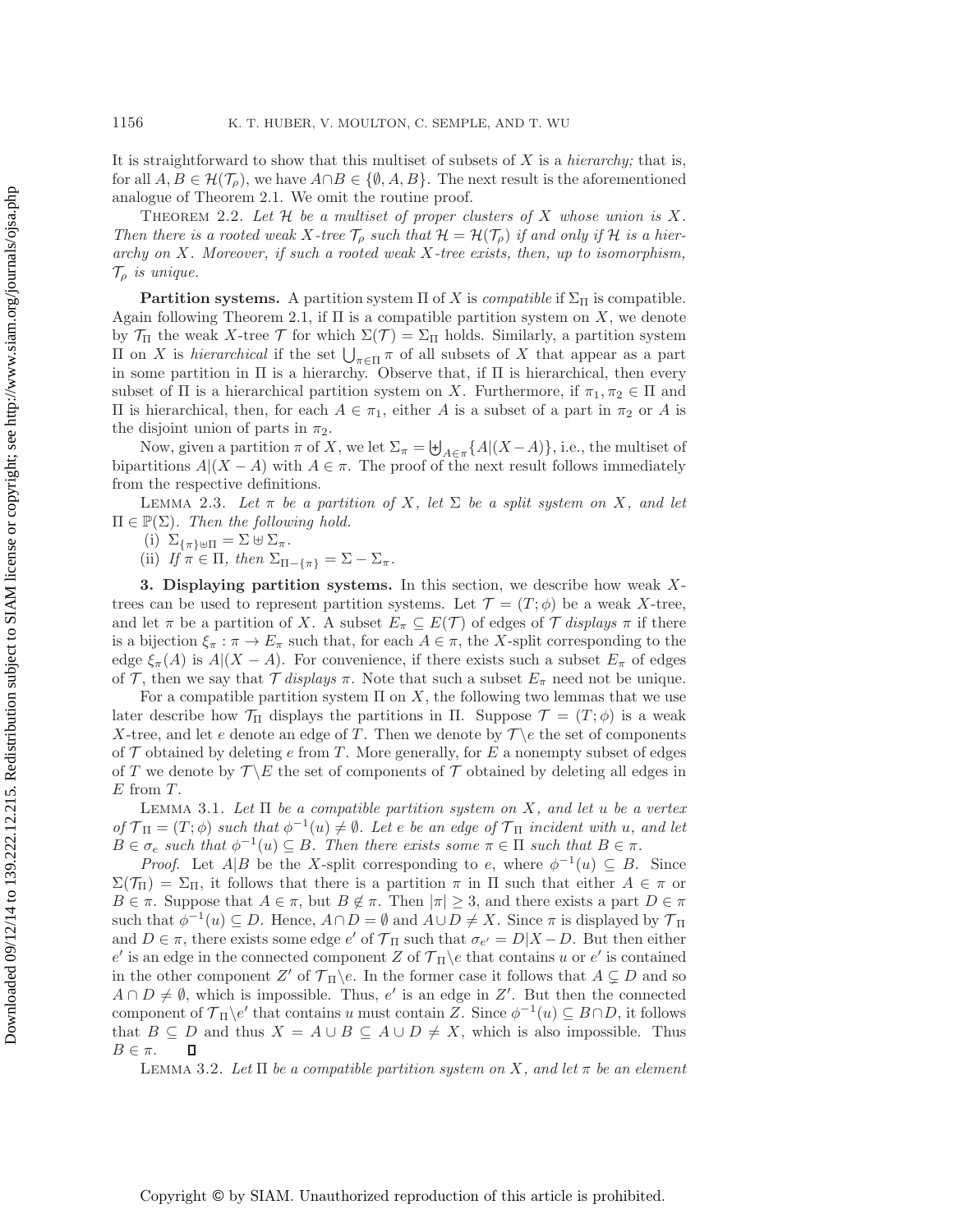Downloaded 09/12/14 to 139.222.12.215. Redistribution subject to SIAM license or copyright; see http://www.siam.org/journals/ojsa.php Downloaded 09/12/14 to 139.222.12.215. Redistribution subject to SIAM license or copyright; see http://www.siam.org/journals/ojsa.php

*of*  $\Pi$ *. Let*  $E_{\pi}$  *be a subset of edges of*  $\mathcal{T}_{\Pi} = (T, \phi)$  *that displays*  $\pi$ *. Then the following hold.*

(i) *Denoting by*  $V_1, V_2, \ldots, V_k, k \geq 1$ *, the vertex sets of the components of*  $\mathcal{T}_{\Pi}\backslash E_{\pi}$ , we have that  $k = |\pi| + 1$  and

$$
\{\phi^{-1}(V_1), \phi^{-1}(V_2), \dots, \phi^{-1}(V_k)\} = \pi \cup \{\emptyset\}.
$$

(ii) *For every pair of labelled vertices* u and v of  $\mathcal{T}_{\Pi}$ *, the path joining* u to v *contains exactly zero or two edges of*  $E_{\pi}$ .

*Proof.* We first assume that  $|\pi| = 2$ , that is,  $\pi = A|B$  for some split  $A|B$  of X. Let  $E_{\pi}$  be a subset of edges of  $\mathcal{T}_{\Pi}$  that displays  $\pi$ . Then  $E_{\pi}$  consists of two distinct edges  $e_1 = \{u'_1, u_1\}$  and  $e_2 = \{u'_2, u_2\}$  such that  $\sigma_{e_1} = A|B = \sigma_{e_2}$ . By swapping  $u'_1$ and  $u_1$ , and  $u_2'$  and  $u_2$  if necessary, we may assume that  $u_1'$  and  $u_2'$  are not contained in the shortest path P between  $u_1$  and  $u_2$ . Moreover, since  $\sigma_{e_1} = \sigma_{e_2}$ , each vertex of  $P$ , including  $u_1$  and  $u_2$ , is unlabelled and has degree two. Hence the lemma holds for this case.

Next assume that  $|\pi| \geq 3$ . Suppose  $e \in E_{\pi}$  and  $B \in \sigma_e$  with  $B \in \pi$ . Let  $v_B$ denote the end-vertex of e that is contained in the connected component of  $\mathcal{T}_{\Pi} \backslash e$ which contains some (and thus all)  $u \in V(T)$  such that  $\phi^{-1}(u) \subseteq B$ . Since  $\pi$  is a partition of X, there is no edge in  $E_{\pi}$  on the path from  $v_B$  to a vertex w such that  $\phi^{-1}(w) \subseteq B$ . As  $\pi$  is a partition of X, part (i) of the Lemma [3.2](#page-4-0) now follows.

For the proof of part (ii), let u and v be distinct labelled vertices of  $\mathcal{T}_{\Pi}$ . Suppose that the path from u to v contains (in order) three edges  $e_1$ ,  $e_2$ , and  $e_3$  of  $E_\pi$ . Since  $|\pi| \geq 3$ , the splits  $A_1|B_1, A_2|B_2$ , and  $A_3|B_3$  corresponding to  $e_1, e_2$ , and  $e_3$ , respectively, are distinct. Without loss of generality, we may assume that  $A_1 \subset$  $A_2 \subset A_3$ . But then  $B_1 \cap A_2$  is nonempty, and  $B_2 \cap A_3$  is nonempty. Since, for each  $i \in \{1,2,3\}$ , at least one of  $A_i$  and  $B_i$  must be contained in  $\pi$ , it follows that  $\pi$  is not a partition of  $X$ , a contradiction. Thus the path from  $u$  to  $v$  contains at most two edges of  $E_{\pi}$ .

Now suppose that the path from u to v contains exactly one edge  $e_1$  of  $E_\pi$ . Let  $A_1|B_1$  be the split corresponding to  $e_1$ . Without loss of generality, we may assume that  $\phi^{-1}(u) \subseteq A_1$  and  $A_1 \in \pi$ . Then  $\phi^{-1}(v) \cap A_1 = \emptyset$ . Now  $|E_{\pi}| \geq 3$ , and no edge in  $E_{\pi} - \{e_1\}$  is on the path from u to v. It follows that, for all edges  $e' \in E_{\pi} - \{e_1\}$ , the component of  $\mathcal{T}_{\Pi}\backslash e'$  that contains v also contains u. In particular, there is a part in  $\pi$ that contains  $\phi^{-1}(u) \cup \phi^{-1}(v)$ , a contradiction as  $\phi^{-1}(u) \subseteq A_1$  and  $\phi^{-1}(v) \cap A_1 = \emptyset$ .  $\Box$ This completes the proof of (ii) and thus the proof of the lemma.

For a tree T, the *diameter* of T, denoted  $\Delta(T)$ , is

$$
\Delta(T) = \max\{d_T(u, v) : u \text{ and } v \text{ are leaves of } T\}.
$$

The following corollary is an immediate consequence of Lemma [3.2\(](#page-4-0)ii) and gives a lower bound on the size of a partition in  $\mathbb{P}(\Sigma)$  for  $\Sigma$  compatible in terms of the tree corresponding to  $\Sigma$ .

<span id="page-5-1"></span>COROLLARY 3.3. Let  $\Sigma$  be a compatible split system on X, and let  $\Pi \in \mathbb{P}(\Sigma)$ . *Then*

$$
\Delta(\mathcal{T}_{\Sigma}) \leq 2|\Pi|.
$$

<span id="page-5-0"></span>**4. A characterization of compatibility.** In this section, for a given split system  $\Sigma$  on X, we characterize when there exists a partition system  $\Pi$  on X such that  $\Sigma_{\Pi} = \Sigma$  (i.e., when  $\mathbb{P}(\Sigma)$  is nonempty). We begin by presenting some definitions.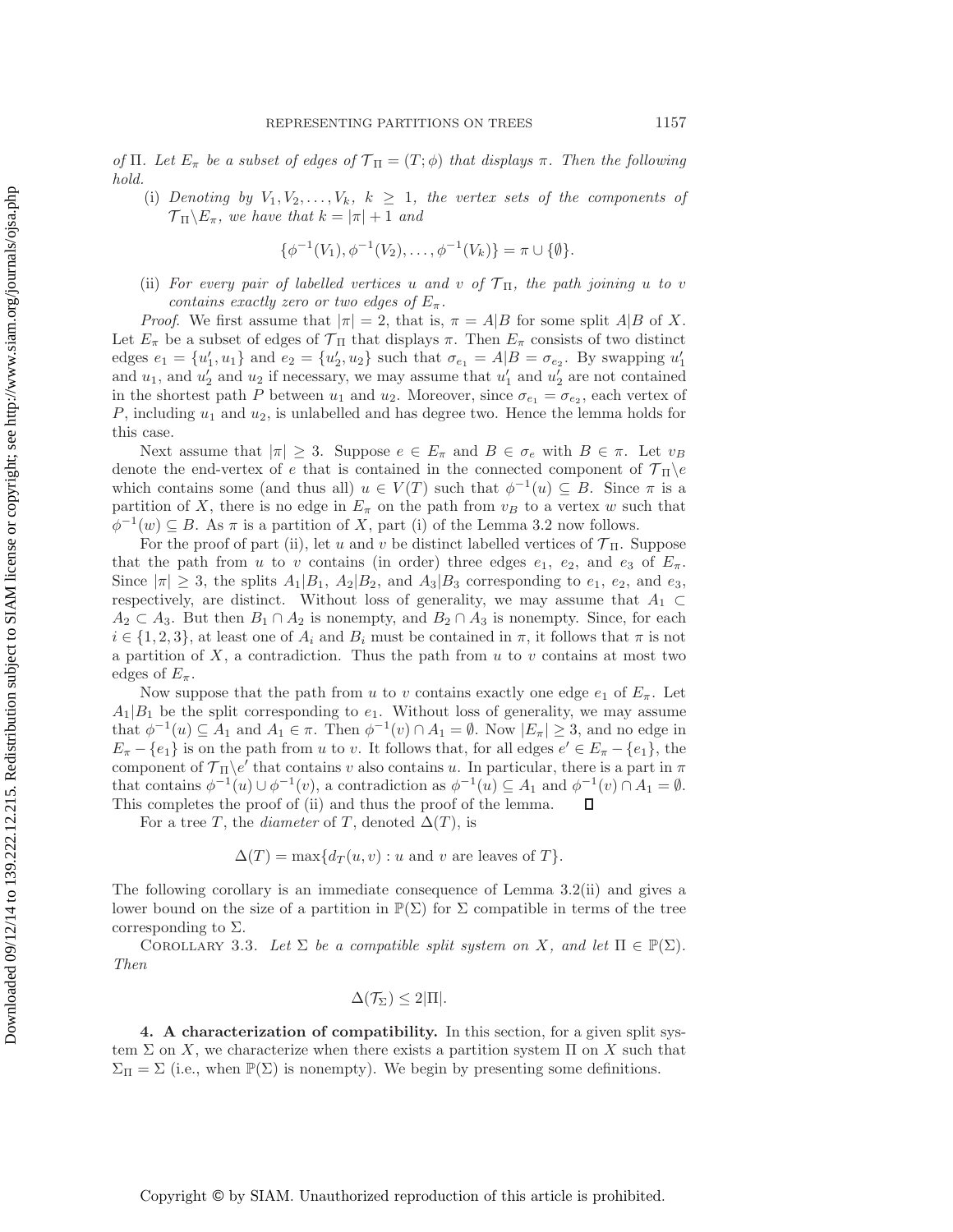A 2*-coloring* of a graph G is a bipartition of the vertex set of G such that no two vertices in a part are joined by an edge. An *even*  $X$ -tree  $\mathcal{T} = (T, \phi)$  is a weak X-tree with the additional property that  $d_{\mathcal{T}}(\phi(x), \phi(y))$  is even for all  $x, y \in X$ . Let v be a vertex of an even X-tree  $\mathcal{T} = (T, \phi)$ . Then v is *even* if there is a leaf l in  $\mathcal T$  such that  $d_{\mathcal{T}}(v,l)$  is even; otherwise, v is *odd*. Note that all leaves of  $\mathcal{T}$  are even and that we treat the number zero as an even number. We denote by  $V_{\text{even}}(\mathcal{T})$  the subset of even vertices of  $\mathcal T$  and by  $V_{\text{odd}}(\mathcal T)$  the subset of odd vertices of  $\mathcal T$ .

<span id="page-6-1"></span>Lemma 4.1. *Let* T *be an even* X*-tree. Then*

- (i) *all labelled vertices of* T *are even, and*
- (ii) *the even and odd vertices of*  $\mathcal{T}$  *induce a* 2*-coloring of*  $\mathcal{T}$ *.*

*Proof*. Part (i) follows immediately from the definition of an even X-tree. For part (ii), it is easily checked that every edge is incident with exactly one even vertex and one odd vertex, and so the even and odd vertices induce a 2-coloring of  $\mathcal{T}$ . Д

Let  $\mathcal{T} = (T, \phi)$  be a weak X-tree, and let v be an unlabelled vertex of T. Then the partition of X *displayed* by v is precisely the partition  $\pi$  in which two elements  $x, y \in X$  are in the same part of  $\pi$  if and only if the path from  $\phi(x)$  to  $\phi(y)$  does not pass through v. We denote this partition by  $\pi(v)$ . Note that the degree of v equals  $|\pi(v)|$ . Moreover, for a graph G and a vertex  $v \in V(G)$ , we denote by  $G\backslash v$  the graph obtained from  $G$  by deleting  $v$  and all its incident edges.

<span id="page-6-0"></span>THEOREM 4.2. Let  $\Sigma$  be a compatible split system on X. Then the following *statements are equivalent:*

(i)  $\mathcal{T}_{\Sigma}$  *is even.* 

- (ii) *There exists a partition system*  $\Pi$  *on* X *such that*  $\Sigma_{\Pi} = \Sigma$ *.*
- (iii) *There exists a strongly compatible partition system*  $\Pi_s$  *on* X *such that*  $\Sigma_{\Pi_s}$  = Σ*.*

*Furthermore, if* (iii) *holds, then*

$$
\Pi_s = \{\pi(v) : v \in V_{\text{odd}}(\mathcal{T}_{\Sigma})\}
$$

*is the unique strongly compatible partition system with*  $\Sigma_{\Pi_s} = \Sigma$ .

*Proof*. Evidently, (iii) implies (ii). To see that (ii) implies (i), suppose that Π is a partition system on X such that  $\Sigma_{\Pi} = \Sigma$ . Let  $\mathcal{T}_{\Sigma} = (T, \phi)$ , and let  $x, y \in X$ . Then  $d_{\mathcal{T}_{\Sigma}}(\phi(x), \phi(y))$  is equal to the number of splits S in  $\Sigma_{\Pi}$  for which x and y are in different parts of S. By Lemma [3.2,](#page-4-0) each partition in  $\Pi$  contributes either zero or two such splits. Thus  $d_{\mathcal{T}_{\Sigma}}(\phi(x), \phi(y))$  is even, and, hence,  $\mathcal{T}_{\Sigma}$  is even.

We next show that (i) implies (iii). Suppose that  $\mathcal{T}_{\Sigma} = (T,\phi)$  is even, and set  $V_{\text{odd}} = V_{\text{odd}}(\mathcal{T}_{\Sigma})$ . By Lemma [4.1\(](#page-6-1)i),  $V_{\text{odd}}$  contains no labelled vertex of  $\mathcal{T}_{\Sigma}$ . Let

$$
\Pi_s = \{\pi(v) : v \in V_{odd}\}.
$$

By Lemma [4.1\(](#page-6-1)ii), every edge of  $\mathcal{T}_{\Sigma}$  is incident with exactly one vertex in  $V_{\text{odd}}$ , and so it follows that  $\Sigma_{\Pi_s} = \Sigma$ . Furthermore, let  $v_1$  and  $v_2$  be distinct vertices in  $V_{\text{odd}}$ . Let  $V_2$ (resp.,  $V_1$ ) be the vertex set of the component of  $\mathcal{T}_{\Sigma}\backslash v_1$  (resp.,  $\mathcal{T}_{\Sigma}\backslash v_2$ ) that contains  $v_2$ (resp.,  $v_1$ ). Then  $\phi^{-1}(V_2) \in \pi(v_1)$  and  $\phi^{-1}(V_1) \in \pi(v_2)$ , and  $\phi^{-1}(V_2) \cup \phi^{-1}(V_1) = X$ . Thus  $\Pi_s$  is strongly compatible. This completes the proof that (i) implies (iii) and thus the proof of the equivalence of  $(i)$ – $(iii)$ .

To establish the uniqueness part of the theorem, let Π be a strongly compatible partition system on X such that  $\Sigma_{\Pi} = \Sigma$ . Let l be a leaf of  $\mathcal{T}_{\Sigma}$ , and let u be the unique vertex of  $\mathcal{T}_{\Sigma}$  adjacent to l. Since  $\mathcal{T}_{\Sigma}$  is even, it follows by Lemma [4.1\(](#page-6-1)ii) that u is odd and so  $\phi^{-1}(u) = \emptyset$ . We next show that  $\pi(u) \in \Pi$ .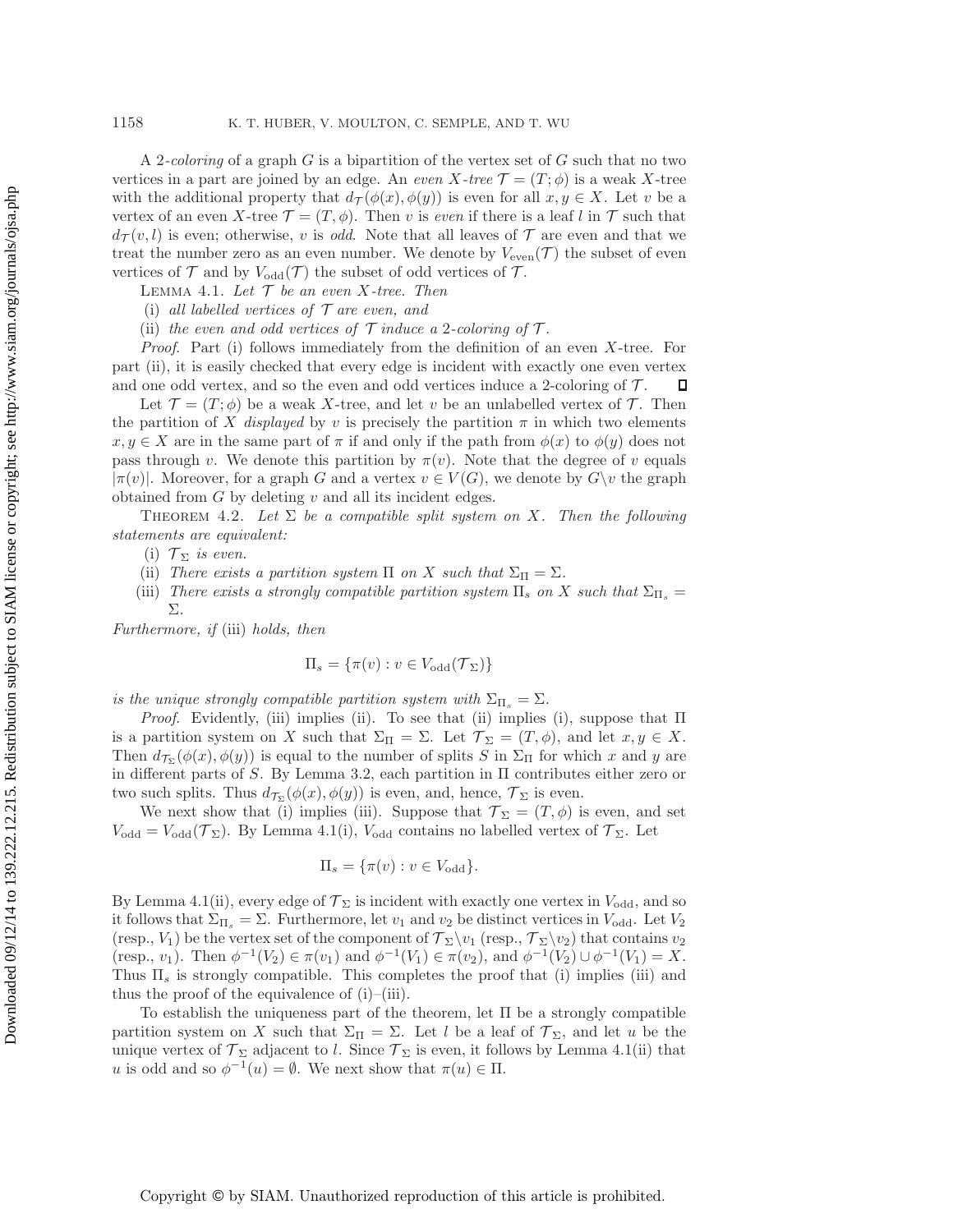Suppose that  $\pi(u) \notin \Pi$ . Let  $\pi(u) = \{A_1, A_2, \ldots, A_t\}$ , where  $t \geq 2$ , and, for all  $i \in \{1,\ldots,t\}$ , denote by  $e_i$  the edge  $e$  of  $\mathcal{T}_\Sigma$  incident with u such that  $\sigma_e = A_i |X - A_i|$ holds. Without loss of generality, we may assume that  $A_1 = \phi^{-1}(l)$ . By Lemma [3.1,](#page-4-1) there is a partition  $\pi_1 \in \Pi$  such that  $A_1 \in \pi_1$ . Consider  $\pi_1$ . Since  $A_1 \in \pi_1$ , it follows by Lemma [3.2\(](#page-4-0)ii) that each path joining l to another leaf of  $\mathcal{T}_{\Sigma}$  contains exactly two edges of any subset  $E_{\pi_1}$  of edges of  $\mathcal{T}_{\Sigma}$  displaying  $\pi_1$ . As no other part of  $\pi_1$  contains A<sub>[1](#page-7-0)</sub>, it follows that  $\pi_1$  is a refinement<sup>1</sup> of  $\pi(u)$ . Since  $\pi(u) \notin \Pi$  and thus  $\pi_1 \neq \pi(u)$ , this implies that, for some  $i \in \{2, 3, \ldots, t\}$ , the part  $A_i$  is the disjoint union of at least two parts in  $\pi_1$ . Without loss of generality, we may assume that  $i = t$ . Since  $A_t$  is the disjoint union of at least two parts in  $\pi_1$ , there is a partition,  $\pi_2$  say, in  $\Pi$  with  $\pi_2$  distinct from  $\pi_1$  such that a subset  $E_{\pi_2}$  of edges of  $\mathcal T$  that displays  $\pi_2$  contains  $e_t$ . In particular, either  $A_t \in \pi_2$  or  $(X - A_t) \in \pi_2$ .

We first show that  $A_t \notin \pi_2$ . Assume that  $A_t \in \pi_2$  holds. Then independent of the size of  $\pi_2$  we must have that the degree of u cannot be two as otherwise  $\pi_2 = \pi(u)$ would follow, a contradiction. We next distinguish between  $|\pi_2| \geq 3$  and  $|\pi_2| = 2$ . If  $|\pi_2| \geq 3$ , then there exists some  $B \in \pi_2$  distinct from  $A_t$  such that  $\phi^{-1}(l) \subseteq B$ . Let  $e_B$  denote an edge of T that displays the split  $B|(X - B)$  which must exist as  $\pi_2 \in \Pi$ . Note that  $B \neq A_1$  as otherwise, since  $A_1 \in \pi_1$ ,  $B \in \pi_2$ , and  $\pi_1 \neq \pi_2$ , the multiplicity of the split  $B|X - B$  in  $\Sigma_{\Pi}$  is at least 2. But then the degree of u is two, which is impossible. Consequently,  $e_B \neq e_1$ . Moreover, since  $|\pi_2| \geq 3$ , it follows that  $B = A_t$  or  $B = X - A_t$  cannot hold either and so  $e_B \neq e_t$ . Thus the path from l to any vertex a of  $\mathcal{T}_{\Sigma}$  with  $\phi^{-1}(a) \subseteq A_t$  holding does not cross the edge  $e_B$ . Combining this with the fact that  $A_1 = \phi^{-1}(l) \subseteq B$ , it follows that  $A_1 \cup A_t \subseteq B$ , which is impossible as  $A_t$  and B are distinct parts of  $\pi_2$ . Thus,  $|\pi_2| \geq 3$  cannot hold. If  $|\pi_2| = 2$ , then  $\pi_2 = \{A_t, B\}$  and so  $\pi_1$  is a refinement of  $\pi_2$ . But then  $\pi_1$  and  $\pi_2$ cannot be strongly compatible, a contradiction. Thus,  $|\pi_2| = 2$  cannot hold either. Consequently,  $A_t \notin \pi_2$ , as required.

Now assume that  $(X - A_t) \in \pi_2$ . Since, as seen above,  $A_t \notin \pi_2$ , it follows that  $A_t$  is the disjoint union of at least two parts in  $\pi_2$ . By the choice of  $A_t$  as the union of at least two parts in  $\pi_1$ , it follows that  $\pi_1$  and  $\pi_2$  are not strongly compatible, a contradiction. Hence  $\pi(u) \in \Pi$ , as required.

We complete the uniqueness part of the proof using induction on  $k = \sum$ . If  $k = 2$ , then there is exactly one partition system  $\Pi$  such that  $\Sigma_{\Pi} = \Sigma$ , and the uniqueness result follows. Now suppose that  $k \geq 3$  and the uniqueness result holds for all compatible split systems  $\Sigma'$  on X for which  $\mathcal{T}_{\Sigma'}$  is an even X-tree and  $|\Sigma'| \leq k-1$ .

Let  $\Pi$  be a strongly compatible partition system on X such that  $\Sigma_{\Pi} = \Sigma$ . Let l be a leaf of  $\mathcal{T}_{\Sigma}$ , and let u be the vertex of  $\mathcal{T}_{\Sigma}$  adjacent to l. By above,  $\pi(u) \in \Pi$ . Let  $\Sigma' = \Sigma - \Sigma_{\pi(u)}$ . Then  $\Sigma'$  is compatible,  $|\Sigma'| \leq k - 1$ , and  $\mathcal{T}_{\Sigma'}$  is an even X-tree as it corresponds to the weak X-tree obtained from  $\mathcal{T}_{\Sigma}$  by contracting all edges incident with  $u$  and labelling the resulting vertex with the union of the label sets of the vertices previously adjacent to u. Therefore, by the induction assumption,

$$
\Pi'_s = \{ \pi(v) : v \in V_{\text{odd}}(\mathcal{T}_{\Sigma'}) \}
$$

is the unique strongly compatible partition system on X for which  $\Sigma_{\Pi'_s} = \Sigma'$ . Therefore, as

$$
V_{\text{odd}} - V_{\text{odd}}(\mathcal{T}_{\Sigma'}) = \{u\},
$$

<span id="page-7-0"></span><sup>&</sup>lt;sup>1</sup>A partition  $\pi'$  of X is called a *refinement* of a partition  $\pi$  on X if every part of  $\pi'$  is a subset of a part of  $\pi$ .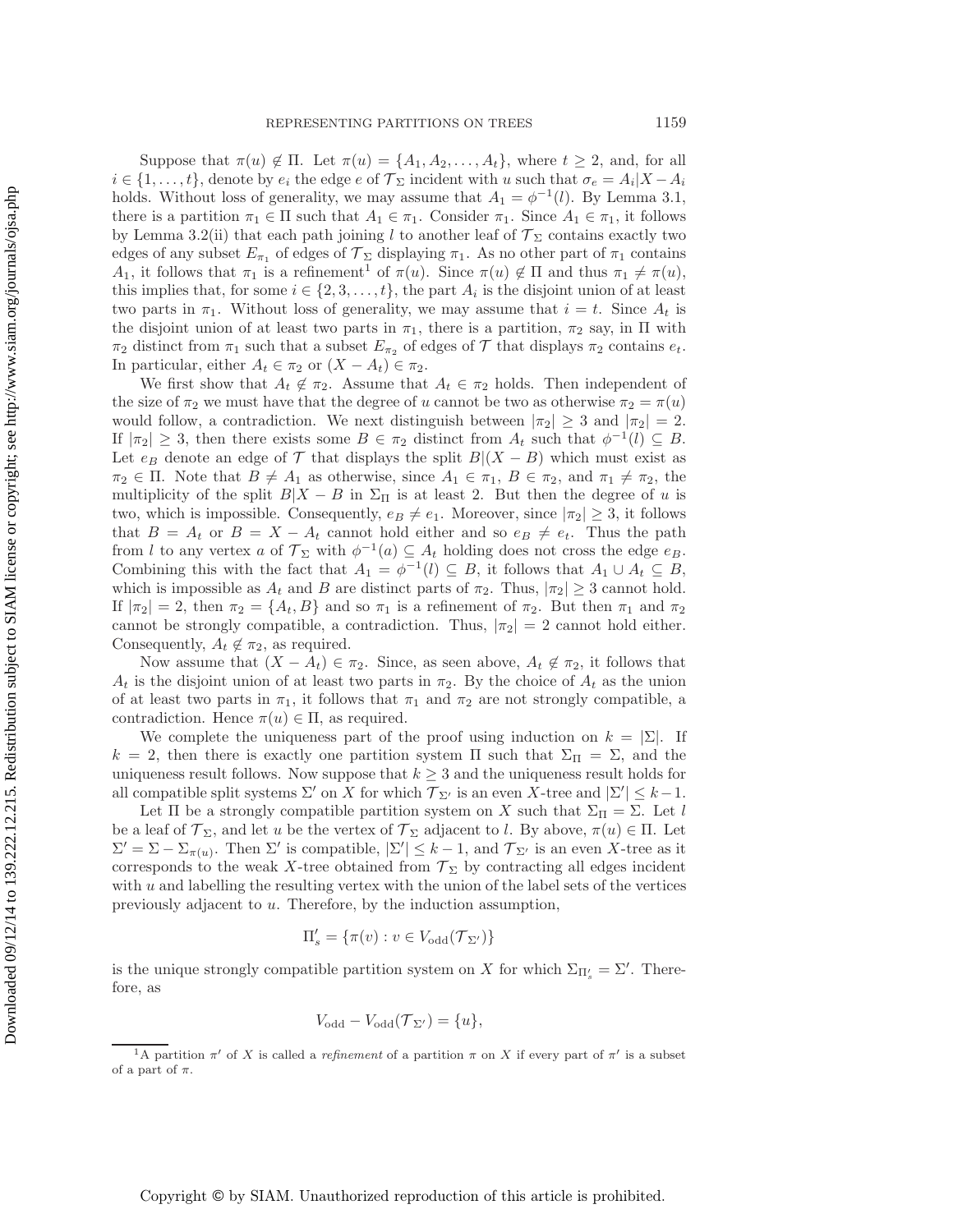it follows that  $\Pi = \Pi'_s \biguplus {\pi(u)} = \Pi_s$ . Thus the uniqueness property holds for  $\Sigma$ . This completes the proof of the theorem. П

Let T be a weak X-tree, and let e be an edge of T. We denote by  $\mathcal{T}/e$  the weak X-tree obtained from  $\mathcal T$  by contracting e and labelling the new identified vertex with the union of the labels of the end vertices of e. If F is a subset of the edges of  $\mathcal{T}$ , then  $\mathcal{T}/F$  denotes the weak X-tree obtained from T by contracting each of the edges in F in this way, where, of course, the order of contraction is of no relevance.

The next result sheds light on the structure of weak X-trees obtained from even X-trees by contracting edges. Its proof follows from Lemma [3.2\(](#page-4-0)ii) and is omitted.

<span id="page-8-1"></span>**LEMMA** 4.3. Let  $\mathcal T$  be an even X-tree, and let  $\pi$  be a partition of X displayed by T. Let F be a subset of edges of T that displays  $\pi$ . Then  $T/F$  is an even X-tree.

The following corollary may be viewed as the converse of Lemma [3.2\(](#page-4-0)ii).

<span id="page-8-3"></span>COROLLARY 4.4. Let  $\mathcal T$  be an even X-tree, and let  $F$  be a nonempty subset of *edges of* T *with the property that, for every pair of labelled vertices* u *and* v*, the path joining* u *and* v *contains exactly zero or two edges of* F*. Then there are a partition system*  $\Pi \in \mathbb{P}(\mathcal{T})$  *and a partition*  $\pi \in \Pi$  *such that* F *displays*  $\pi$ *.* 

*Proof.* Let  $F = \{f_1, f_2, \ldots, f_t\}, t \geq 2$ , and let  $i \in \{1, 2, \ldots, t\}$ . Let  $\mathcal{T} = (T, \phi)$ , and consider  $\mathcal{T} \backslash f_i$ . Since there are exactly two edges in F on the path between a leaf in one component of  $\mathcal{T} \backslash f_i$  and a leaf in the other component, one of the components contains no edges in  $F$ . For each i, let  $V_i$  denote the vertex set of the component of  $\mathcal{T} \backslash f_i$  containing no edges in F.

We now show that

$$
\pi = \{ \phi^{-1}(V_1), \phi^{-1}(V_2), \dots, \phi^{-1}(V_t) \}
$$

is a partition of X. If not, then there is a labelled vertex,  $w$  say, such that the component of  $\mathcal{T} \backslash F$  that contains w in its vertex set is not contained in  $\{V_1, V_2, \ldots, V_t\}$ . But then, in the path from w to a leaf in any one of the components  $V_1, V_2, \ldots, V_t$ , there is exactly one edge in F, a contradiction. Thus  $\pi$  is a partition of X.

To see that there is a partition system in  $\mathbb{P}(\mathcal{T})$  containing  $\pi$ , observe that, by Lemma [4.3,](#page-8-1)  $\mathcal{T}/F$  is an even X-tree, and so, by Theorem [4.2,](#page-6-0) there is a partition system  $\Pi'$  on X such that  $\Sigma_{\Pi'} = \Sigma(\mathcal{T}/F)$ , that is,  $\Pi' \in \mathbb{P}(\mathcal{T}/F)$ . By Lemma [2.3\(](#page-4-2)i), it now follows that  $\Pi' \biguplus {\pi}$  is a partition system in  $\mathbb{P}(\mathcal{T})$ .  $\Box$ 

<span id="page-8-0"></span>**5. Maximum-sized partition systems.** In this section, for a compatible split system  $\Sigma$  on X, we show that the unique strongly compatible partition system in  $\mathbb{P}(\Sigma)$  is a partition system in  $\mathbb{P}(\Sigma)$  of maximum size.

We begin by proving a lemma for which we require some additional notation. Let T be a tree with at least two leaves. We denote by  $V_{\text{int}}(T)$  the set of interior vertices of  $T$ . Suppose "odd" and "even" are the colors of a 2-coloring of  $T$ . Extending our notation for even  $X$ -trees, we denote the sets of vertices of  $T$  colored "odd" and "even" by  $V_{\text{odd}}(T)$  and  $V_{\text{even}}(T)$ , respectively. Furthermore, we denote the sets of interior vertices of T colored "odd" and "even" by  $(V_{\text{int}})_{\text{odd}}(T)$  and  $(V_{\text{int}})_{\text{even}}(T)$ , respectively.

<span id="page-8-2"></span>Lemma 5.1. *Let* T *be a tree with at least two leaves, and suppose that we have a* 2*-coloring of the vertex set of* T *using the set* {odd, even}*. Then*

$$
|V_{\text{odd}}(T)| \ge |(V_{\text{int}})_{\text{even}}(T)| + 1.
$$

*Proof.* The proof is by induction on the size m of the vertex set of T. If  $m = 2$ , then a routine check shows that the lemma holds. Now suppose that  $m \geq 3$  and the result holds for all trees with fewer than m vertices. Let  $v$  be a leaf of  $T$ , and let  $T'$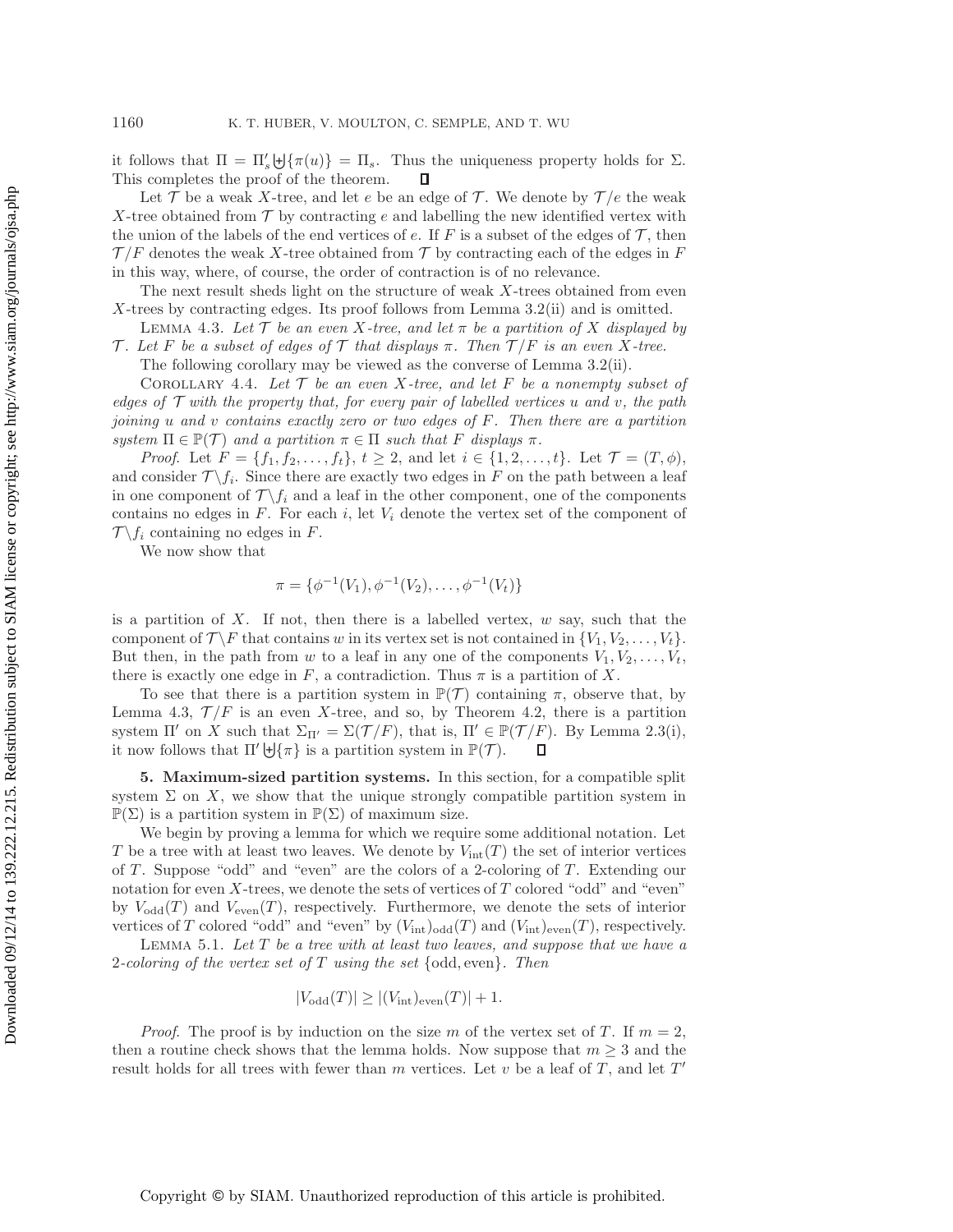be the tree obtained from  $T$  by deleting  $v$  and the edge incident with it. For ease of presentation, set  $V_{odd} = V_{odd}(T)$ ,  $V'_{odd} = V'_{odd}(T)$ ,  $(V_{int})_{even} = (V_{int})_{even}(T)$ , and  $(V'_{\text{int}})_{\text{even}} = (V_{\text{int}})_{\text{even}}(T')$ . Since  $|V(T')| < m$  and the given 2-coloring of T induces a 2-coloring of  $T'$ , it follows by the induction assumption that

<span id="page-9-0"></span>(5.1) 
$$
|V'_{\text{odd}}| \ge |(V'_{\text{int}})_{\text{even}}| + 1.
$$

Let t and  $t'$  denote the size of the leaf sets of T and  $T'$ , respectively, and let u denote the unique vertex adjacent to  $v$  in  $T$ . We divide the rest of the proof into two cases depending upon whether  $t' = t - 1$ , in which case the degree of u in T is at least three, or  $t' = t$ , in which case the degree of u in T is two. If  $t' = t - 1$ , then  $V_{\text{int}}(T) = V_{\text{int}}(T')$ . Therefore, by [\(5.1\)](#page-9-0),

$$
|V_{\text{odd}}| \ge |V'_{\text{odd}}| \ge |(V'_{\text{int}})_{\text{even}}| + 1 = |(V_{\text{int}})_{\text{even}}| + 1,
$$

and the lemma holds.

Now suppose that  $t' = t$ . If v is colored even, then  $(V_{\text{int}})_{\text{even}} = (V'_{\text{int}})_{\text{even}}$  and so, by [\(5.1\)](#page-9-0),

$$
|V_{\text{odd}}| \ge |V'_{\text{odd}}| \ge |(V'_{\text{int}})_{\text{even}}| + 1 = |(V_{\text{int}})_{\text{even}}| + 1.
$$

So we may assume that v is colored odd. Then  $|(V_{\text{int}})_{\text{even}}| = |(V'_{\text{int}})_{\text{even}}| + 1$  and  $|V_{\text{odd}}| = |V'_{\text{odd}}| + 1$ . Combining these two equations with [\(5.1\)](#page-9-0), it follows that

$$
|V_{\text{odd}}| = |V_{\text{odd}}'| + 1 \ge |(V_{\text{int}}')_{\text{even}}| + 2 = |(V_{\text{int}})_{\text{even}}| + 1.
$$

This completes the proof of the lemma.  $\Box$ 

Denoting for a vertex v of a graph the degree of v by  $deg(v)$ , we are now ready to give the aforementioned characterization.

<span id="page-9-2"></span>THEOREM 5.2. Let  $\Pi$  be a compatible partition system on X, and let  $\Pi_s$  be *the unique strongly compatible partition system in*  $\mathbb{P}(\Sigma_{\Pi})$ *. Then*  $|\Pi'| \leq |\Pi_s|$  *for all*  $\Pi' \in \mathbb{P}(\Sigma_{\Pi}).$ 

*Proof.* Let  $\Pi' \in \mathbb{P}(\Sigma_{\Pi})$  and  $\pi_1 \in \Pi'$ . Let  $\Pi'_1$  denote  $\Pi' - {\pi_1}$ . Since  $\mathcal{T}_{\Pi} \cong \mathcal{T}_{\Pi'}$ and, by Lemma [2.3\(](#page-4-2)ii),  $\Sigma_{\Pi'} = \Sigma_{\Pi - \{\pi_1\}} = \Sigma_{\Pi} - \Sigma_{\pi_1}$  holds, it follows that  $\mathcal{T}_{\Pi'_1} \cong$  $\mathcal{T}_{\Pi}/E_{\pi_1}$ , where  $E_{\pi_1}$  is a subset of edges of  $\mathcal{T}_{\Pi}$  that displays  $\pi_1$ . Since, by Theorem [4.2,](#page-6-0)  $\mathcal{T}_{\Pi}$  is even, Lemma [4.3](#page-8-1) implies that  $\mathcal{T}_{\Pi'_1}$  is even. Set  $V_{odd} = V_{odd}(\mathcal{T}_{\Pi})$  and  $(V'_1)_{odd} =$  $V_{\text{odd}}(\mathcal{T}_{\Pi_1'})$ . We next show that

<span id="page-9-1"></span>
$$
(5.2) \t\t |V_{\text{odd}}| \ge |(V_1')_{\text{odd}}| + 1
$$

holds, which will be crucial for an inductive argument on the edge set of  $\mathcal{T}_{\Pi}$  which will allow us to establish the theorem.

To observe  $(5.2)$ , let  $V_1, V_2, \ldots, V_t$  denote the vertex sets of the components of  $\mathcal{T}_{\Pi}\backslash E_{\pi_1}$ . By Lemma [3.2\(](#page-4-0)i), precisely one of these vertex sets has the property that no vertex is labelled. Without loss of generality, we may assume that this vertex set is  $V_t$ . We consider two cases depending on the size of  $V_t$ . Suppose first that  $|V_t| = 1$ , and let  $V_t = \{u\}$ . If u is odd, then each of the deg(u) vertices adjacent to u is even, and it follows that  $(V'_1)_{odd}$  has exactly one less vertex than  $V_{odd}$ . In particular, [\(5.2\)](#page-9-1) holds. If u is even, then each of the  $deg(u)$  vertices adjacent to u is odd. Therefore

$$
|V_{\text{odd}}| = |(V_1')_{\text{odd}}| + \deg(u) - 1.
$$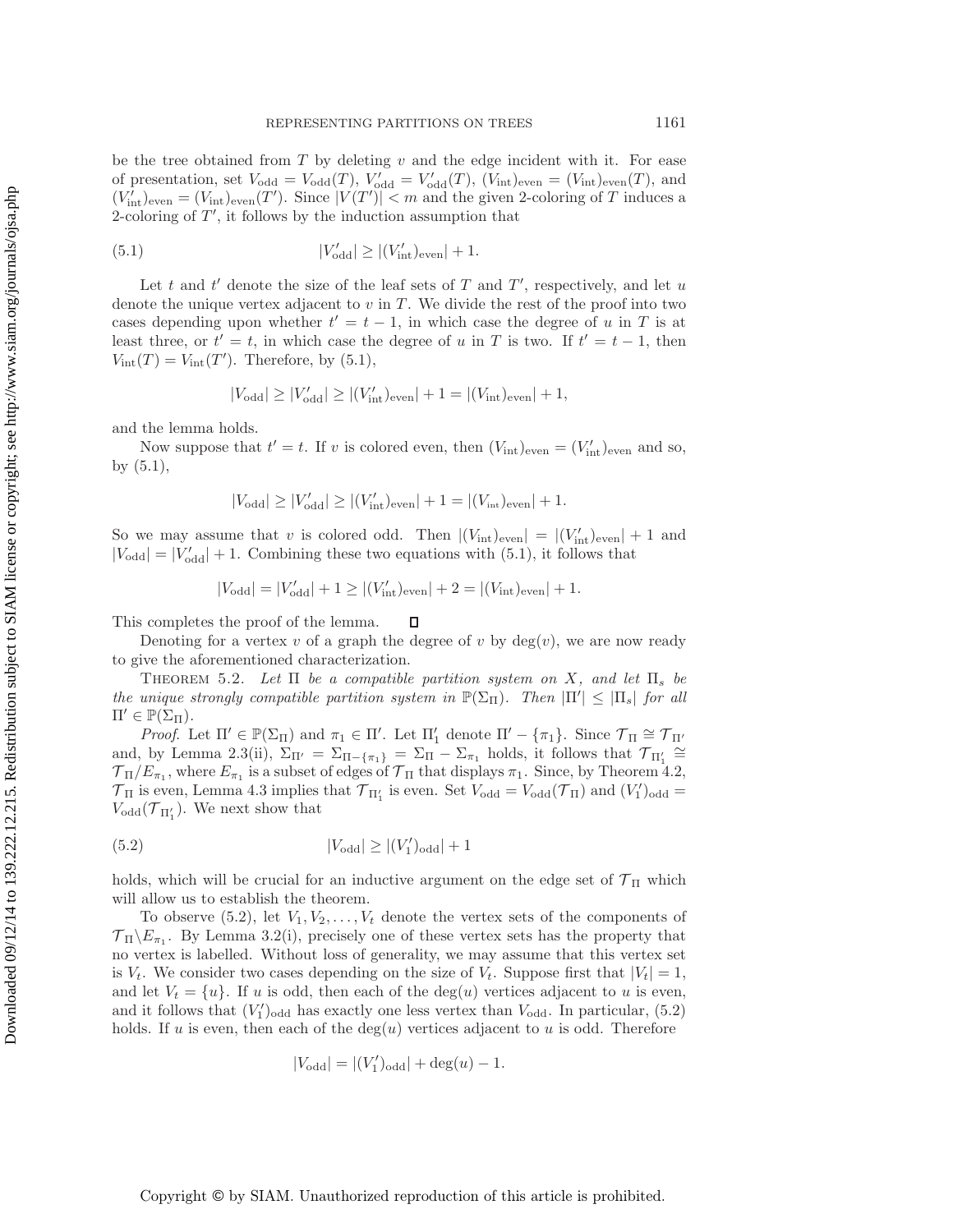But  $\deg(u) - 1 \ge 1$  as  $\deg(u) \ge 2$ , and so [\(5.2\)](#page-9-1) holds.

Now suppose that  $|V_t| \geq 2$ . Let  $\mathcal{T}_t$  be the subtree of  $\mathcal{T}_{\Pi}$  induced by  $V_t$ , and let  $\mathcal{T}_t^+$ be the subtree of  $\mathcal{T}_{\Pi}$  whose edge set is precisely  $E(\mathcal{T}_t) \cup E_{\pi_1}$ . Let  $(V_t)_{\text{even}} = V_{\text{even}}(\mathcal{T}_t)$ and  $(V_t^+)_{\text{odd}} = V_{\text{odd}}(T_t^+)$ . Then

$$
|(V'_1)_{\text{odd}}| = |(V_t)_{\text{even}}| + (|V_{\text{odd}}| - |(V_t^+)_{\text{odd}}|),
$$

and therefore

$$
|V_{\text{odd}}| - |(V_1')_{\text{odd}}| = |(V_t^+)_{\text{odd}}| - |(V_t)_{\text{even}}|.
$$

Since  $(V_{\text{int}})_{\text{even}}(\mathcal{T}_t^+) = (V_t)_{\text{even}}$ , we have  $|(V_t^+)_{\text{odd}}|-|(V_t)_{\text{even}}| \geq 1$  by Lemma [5.1,](#page-8-2) and so [\(5.2\)](#page-9-1) follows.

Having established [\(5.2\)](#page-9-1), we complete the proof of the theorem by induction on the size of the edge set  $E_{\Pi}$  of  $\mathcal{T}_{\Pi}$ . If  $|E_{\Pi}| = 2$ , then  $\Pi$  is the unique partition system in  $\mathbb{P}(\Sigma_{\Pi})$ . In particular,  $\Pi$  is the unique strongly compatible partition system in  $\mathbb{P}(\Sigma_{\Pi})$ , and so the theorem holds. Now assume that the theorem holds for all compatible partition systems whose corresponding even X-tree has fewer edges than  $\mathcal{T}_{\Pi}$ . Let  $\Pi'$ ,  $\pi_1$ , and  $\Pi'_1$  be as defined at the beginning of the proof. Then, as observed there,  $\mathcal{T}_{\Pi'_1}$ must be even. By Theorem [4.2,](#page-6-0)  $\mathbb{P}(\Sigma_{\Pi'_1})$  must contain a unique strongly compatible partition system  $(\Pi'_1)_s$  on X. But then  $|\Pi'_1| \leq |(\Pi'_1)_s|$ , by the induction assumption. Combining this with [\(5.2\)](#page-9-1) and Theorem [4.2,](#page-6-0) which implies that  $|V_{\text{odd}}| = |\Pi_s|$  and  $|(V'_1)_{\text{odd}}| = |(\Pi'_1)_s|$  hold, we obtain

$$
|\Pi'| = |\Pi'_1| + 1 \le |(\Pi'_1)_s| + 1 = |(V'_1)_{\text{odd}}| + 1 \le |V_{\text{odd}}| = |\Pi_s|.
$$

This completes the proof of the theorem.  $\Box$ 

As we have seen in the example presented in the introduction, for a compatible split system  $\Sigma$  with  $\mathbb{P}(\Sigma) \neq \emptyset$ , the strongly compatible partition system in  $\mathbb{P}(\Sigma)$  is not necessarily the only partition system in  $\mathbb{P}(\Sigma)$  of maximum size. For such  $\Sigma$ , it could therefore be of interest to try to characterize the set of partition systems in  $\mathbb{P}(\Sigma)$  of maximum size. In regard to this, it is worth noting that, in the case when  $\Sigma$ is a compatible set of splits corresponding to a phylogenetic  $X$ -tree with all interior vertices of degree three, it is not difficult to show that there is a unique partition system in  $\mathbb{P}(\Sigma)$  of maximum size, namely the strongly compatible partition system.

<span id="page-10-0"></span>**6. Constructing minimum-sized partition systems.** We now turn our attention to the problem of understanding minimum elements in the set  $\mathbb{P}(\Sigma)$  for a compatible split system  $\Sigma$ . More specifically, we construct, for an even X-tree  $\mathcal{T}$ , a  $\mathbb{P}(\mathcal{T})$ -*minimum* partition system on X, that is, a partition system  $\Pi$  on X such that  $\Sigma(\mathcal{T})=\Sigma_{\Pi}$  and  $\Pi$  is of minimum size with respect to this property. The construction is presented in the form of the MinSizePartition algorithm in Figure [2.](#page-11-0) It will make use of the following decomposition of a weak X-tree.

Let  $\mathcal{T} = (T, \phi)$  be a weak X-tree with edge set E, and let v be a labelled interior vertex of  $\mathcal T$ . Suppose that v has degree  $k \geq 2$ . Now partition E so that, for all edges e and  $f$ , we have e and  $f$  in the same part if and only if the path from  $e$  to f in T avoids v. Let  $\{E_1, E_2, \ldots, E_k\}$  denote the resulting partition on E. For each  $i \in [k] = \{1, \ldots, k\}, k \geq 2$ , let  $e_i$  denote the unique edge in  $E_i$  incident with v in  $\mathcal{T}$ , and let  $A_i|B_i$  denote the X-split corresponding to  $e_i$ , where  $\phi^{-1}(v) \subseteq B_i$ . For each  $i \in [k]$ , let  $\mathcal{T}_i$  denote the weak X-tree induced by  $E_i$ , where the label of every vertex of  $\mathcal T$  is retained except for v, whose label changes to  $B_i$ . The collection  $\{\mathcal T_1, \mathcal T_2, \ldots, \mathcal T_k\}$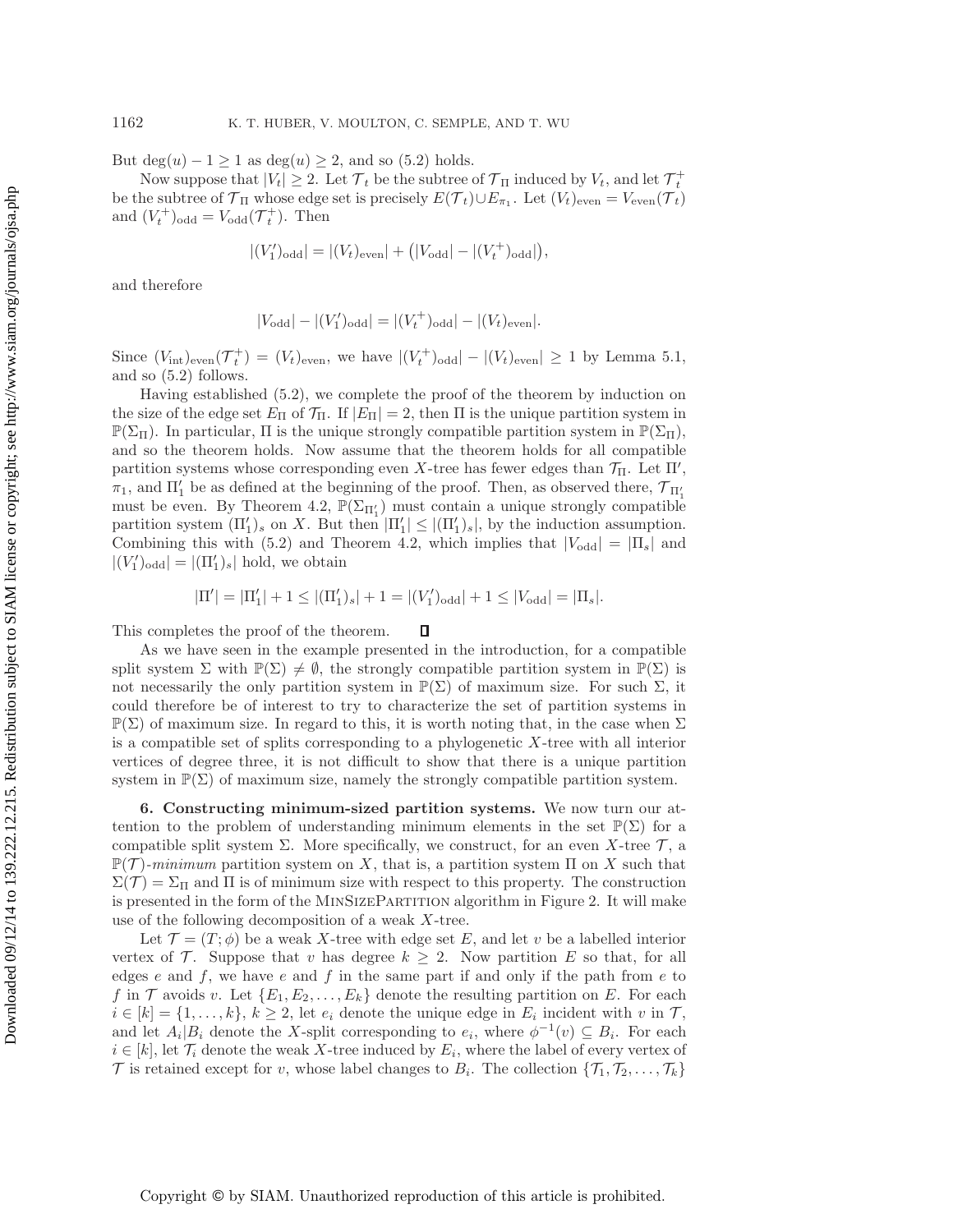Input: An even  $X$ -tree  $\mathcal{T}$ . Output: A partition system  $\Pi_{\min}(\mathcal{T})$  on X that is  $\mathbb{P}(\mathcal{T})$ -minimum.

If there exists an interior vertex  $v$  in  $\mathcal T$  that is labelled Construct the decomposition  $\mathcal{D}(\mathcal{T}, v)$ , say  $\{\mathcal{T}_1, \mathcal{T}_2, \ldots, \mathcal{T}_k\}$ , of  $\mathcal{T}$ For each  $i \in [k]$ , call MINSIZEPARTITION( $\mathcal{T}_i$ ) Return  $\Pi_{\min}(\mathcal{T}) \leftarrow \Pi_{\min}(\mathcal{T}_1) \biguplus \Pi_{\min}(\mathcal{T}_2) \biguplus \cdots \biguplus \Pi_{\min}(\mathcal{T}_k)$ Else, set  $\pi_{\min} = \pi_{\min}(\mathcal{T})$  and set  $\Sigma' = \Sigma(\mathcal{T}) - \Sigma_{\pi_{\min}}$ If  $\Sigma'$  is nonempty Construct the even X-tree  $\mathcal{T}'$  for which  $\Sigma(\mathcal{T}') = \Sigma'$ Call  $MINSIZEPARTITION(T')$ Return  $\Pi_{\min}(\mathcal{T}) \leftarrow {\lbrace \pi_{\min} \rbrace} \biguplus \Pi_{\min}(\mathcal{T}')$ Else Return  $\Pi_{\min}(\mathcal{T}) \leftarrow {\lbrace \pi_{\min} \rbrace}$ Endif Endif

<span id="page-11-0"></span>FIG. 2. *Pseudocode for* MINSIZEPARTITION.

is called the *decomposition of*  $\mathcal T$  *with respect to* v and is denoted by  $\mathcal D(\mathcal T, v)$ . To illustrate the decomposition, consider the even X-tree  $\mathcal T$  shown in Figure [3,](#page-11-1) where  $X = \{1, 2, 3, 4, 5, 6, 7\}$ . The decomposition of  $\mathcal T$  with respect to the vertex labelled 3 is shown in the right-hand side of the figure.



<span id="page-11-1"></span>FIG. 3. *A weak*  $X$ -tree  $\mathcal T$  with  $X = \{1, 2, ..., 7\}$  *(left) and the decomposition*  $\{T_1, T_2, T_3\}$  *of*  $\mathcal T$ *with respect to the vertex labelled* 3 *(right). Filled vertices denote labelled vertices.*

Two observations that we freely use in the rest of this section are the following. First,

$$
\Sigma(\mathcal{T}) = \Sigma(\mathcal{T}_1) \boxplus \Sigma(\mathcal{T}_2) \boxplus \cdots \boxplus \Sigma(\mathcal{T}_k),
$$

and, for all distinct  $i, j \in [k]$ , we have  $\Sigma(\mathcal{T}_i) \cap \Sigma(\mathcal{T}_j) = \emptyset$ . Second, if  $\mathcal{T}$  is an even X-tree, then each of the weak X-trees  $\mathcal{T}_1, \mathcal{T}_2, \ldots, \mathcal{T}_k$  is even.

The next lemma will be used later in this section.

<span id="page-11-2"></span>LEMMA 6.1. Let  $\mathcal T$  be a weak X-tree, and let v be a labelled interior vertex of  $\mathcal T$ . *Let*  $\mathcal{D}(\mathcal{T}, v) = {\mathcal{T}_1, \mathcal{T}_2, ..., \mathcal{T}_k}$ *, and let*  $\Pi$  *be a partition system on* X*. Then*  $\Pi \in \mathbb{P}(\mathcal{T})$ 

Copyright © by SIAM. Unauthorized reproduction of this article is prohibited.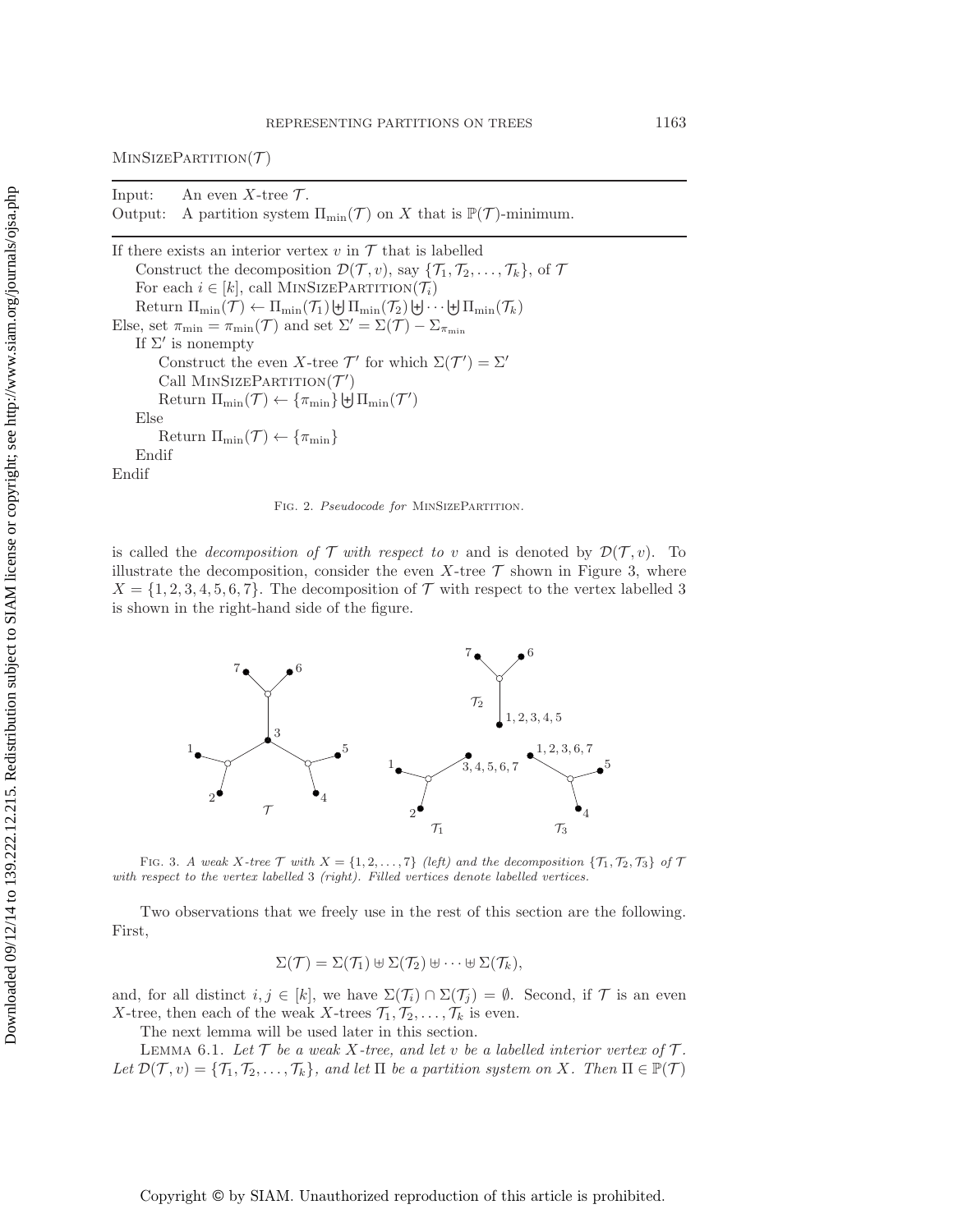*if and only if there is a partition*  ${\{\Pi_1, \Pi_2, ..., \Pi_k\}}$  *of*  ${\Pi}$  *such that, for all*  $i \in [k]$ *, we have*  $\Pi_i \in \mathbb{P}(\mathcal{T}_i)$ *. Moreover, if*  $\Pi \in \mathbb{P}(\mathcal{T})$ *, then such a partition of*  $\Pi$  *is unique.* 

*Proof.* Suppose first that there is a partition  ${\{\Pi_1, \Pi_2, ..., \Pi_k\}}$  of  $\Pi$  such that, for all  $i \in [k]$ , we have  $\Pi_i \in \mathbb{P}(\mathcal{T}_i)$ . Then, as

$$
\Sigma(\mathcal{T}) = \Sigma(\mathcal{T}_1) \uplus \Sigma(\mathcal{T}_2) \uplus \cdots \uplus \Sigma(\mathcal{T}_k)
$$

and  $\Sigma_{\Pi_i} = \Sigma(\mathcal{T}_i)$  holds for all  $i \in [k]$ , Lemma [2.3](#page-4-2) implies

$$
\Pi = \Pi_1 \uplus \Pi_2 \uplus \cdots \uplus \Pi_k \in \mathbb{P}(\mathcal{T}).
$$

Conversely, suppose that  $\Pi \in \mathbb{P}(\mathcal{T})$ . For each  $i \in [k]$ , let  $E_i$  denote the edge set of  $\mathcal{T}_i$ . Let  $\pi \in \Pi$ , and let  $E_{\pi}$  be a subset of edges of  $\mathcal T$  that displays  $\pi$ . If  $E_{\pi}$ contains distinct edges e and f, then with  $x \in e$  and  $y \in f$  such that x and y lie on the path from  $a \in e - \{x\}$  to  $b \in f - \{y\}$ , it is easily seen that the path from x to y avoids the labelled vertex v. In particular,  $E_{\pi} \subseteq E_i$  for some  $i \in [k]$ . Furthermore, as  $\Sigma(\mathcal{T}_i) \cap \Sigma(\mathcal{T}_j) = \emptyset$  for all distinct  $i, j \in [k]$ , there is a unique  $i^* \in [k]$  for which  $E_{\pi} \subseteq E_{i^*}$ . Now let  $\{\Pi_1, \Pi_2, \ldots, \Pi_k\}$  denote the unique partition of  $\Pi$  such that, for all  $i \in [k]$ , we have  $\Sigma_{\Pi_i} \subseteq \Sigma(\mathcal{T}_i)$ . But  $\Sigma_{\Pi} = \Sigma(\mathcal{T})$ , and so, for all  $i \in [k]$ , we have  $\Sigma_{\Pi_i} = \Sigma(\mathcal{T}_i)$ , that is,  $\Pi_i \in \mathbb{P}(\mathcal{T}_i)$ . This completes the proof of the lemma.  $\Box$ 

For an even  $X$ -tree  $\mathcal T$ , we next present our construction MINSIZEPARTITION in the form of pseudocode and establish its correctness in Theorem [6.3.](#page-13-0) For example, for the even X-tree  $\mathcal T$  depicted in Figure [1,](#page-1-0) the  $\mathbb P(\mathcal T)$ -minimum partition system that we construct is the partition system  $\Pi_6$  given in the introduction.

For a weak X-tree  $\mathcal{T} = (T, \phi)$  in which all interior vertices are unlabelled, set  $\pi_{\min}(\mathcal{T})$  to be the partition

$$
\pi_{\min}(\mathcal{T}) = \{ \phi^{-1}(v) : v \text{ is a leaf of } \mathcal{T} \}
$$

of X. Note that  $\Sigma_{\pi_{\min}(\mathcal{T})} \subseteq \Sigma(\mathcal{T})$  and that, for the even X-tree  $\mathcal{T}$  depicted in Figure [1,](#page-1-0) we have  $\pi_{\min}(\mathcal{T}) = \{1|2|3|4|5|6\}.$ 

To establish the correctness of MinSizePartition, we make use of the next lemma.

<span id="page-12-0"></span>Lemma 6.2. *Let* T *be an even* X*-tree with no labelled interior vertices. Then there exists a*  $\mathbb{P}(\mathcal{T})$ *-minimum partition system that contains*  $\pi_{\min}(\mathcal{T})$ *.* 

*Proof.* For convenience, set  $\pi_{\min} = \pi_{\min}(\mathcal{T})$ . If  $A \in \pi_{\min}$ , then, by Lemma [3.1,](#page-4-1) each partition system in  $\mathbb{P}(\mathcal{T})$  contains a partition  $\pi$  with  $A \in \pi$ . Suppose that  $\Pi$ is a  $\mathbb{P}(\mathcal{T})$ -minimum partition system. We may assume that  $\pi_{\min} \notin \Pi$ . Let  $\Pi'$  be a minimum-sized subset of  $\Pi$  such that, for each  $A \in \pi_{\min}$ , there is a partition  $\pi'$  in  $\Pi'$ with  $A \in \pi'$ . Note that  $\Sigma_{\Pi'} = \Sigma(\mathcal{T})$  need not hold. Without loss of generality, we may assume that  $\Pi'$  is a minimum-sized partition system contained in a  $\mathbb{P}(\mathcal{T})$ -minimum partition system with this property. We break the proof into two cases depending on whether or not  $\Pi'$  is a strongly compatible partition system on X.

First suppose that  $\Pi'$  is strongly compatible. Then  $\Sigma_{\Pi'}$  is compatible, and so Theorem [4.2](#page-6-0) implies that  $\mathcal{T}_{\Sigma_{\Pi'}}$  is even. Let F denote the subset of edges of  $\mathcal{T}_{\Sigma_{\Pi'}}$ that are incident with some leaf of  $\mathcal{T}_{\Sigma_{\Pi'}}$ . Then, for any two leaves u and v of  $\mathcal{T}_{\Sigma_{\Pi'}}$ , the path between u and v contains either zero or precisely two edges in  $F$ . Hence, by Corollary [4.4,](#page-8-3) there exists a partition system  $\Pi''$  in  $\mathbb{P}(\Sigma_{\Pi'})$  and a partition  $\pi \in \Pi''$  that displays F. But now the definition of  $\pi_{\min}$  implies that  $\pi = \pi_{\min}$ , and so  $\pi_{\min} \in \Pi''$ . Consider the partition system

$$
\hat{\Pi} = (\Pi - \Pi') \uplus \Pi''.
$$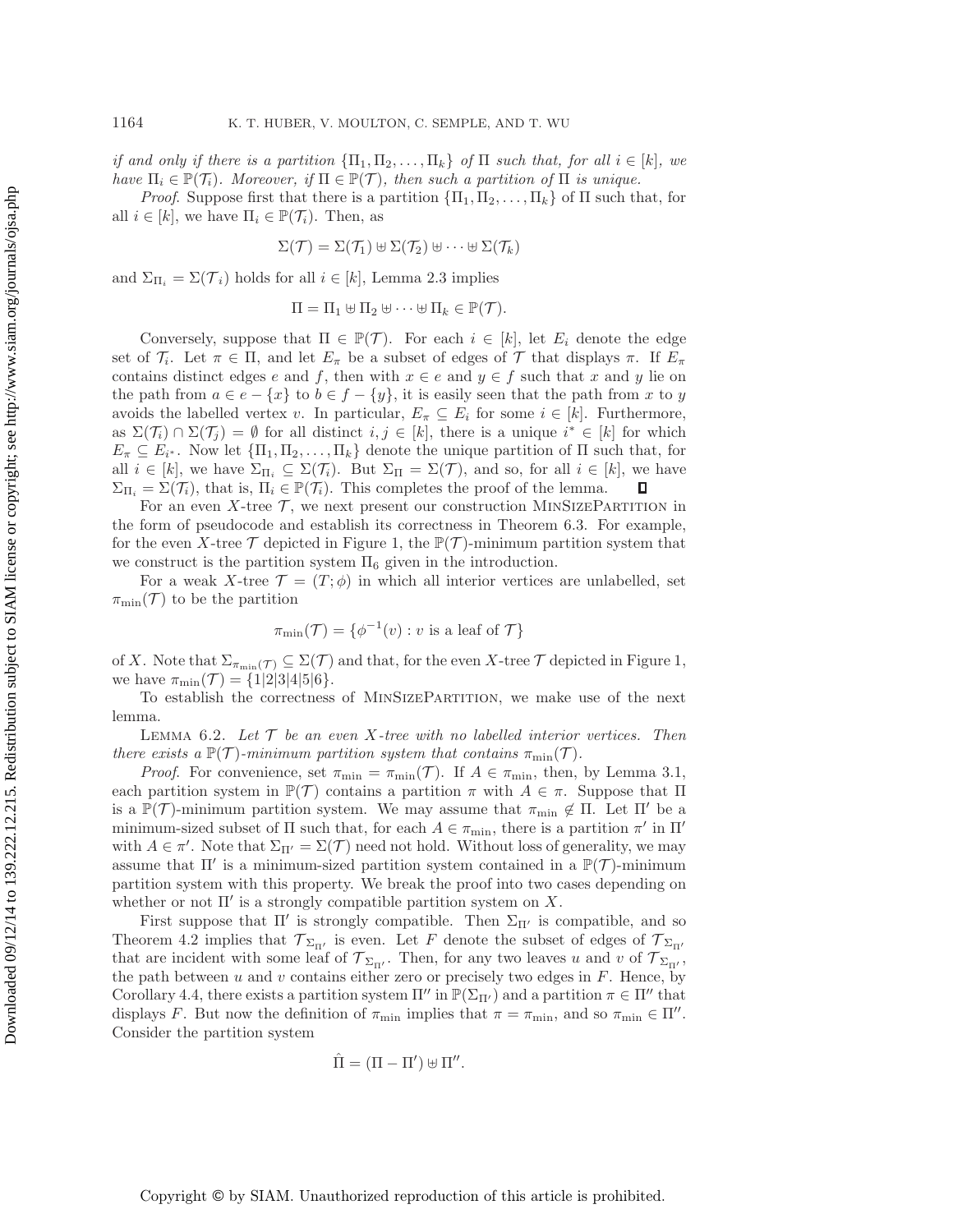Since  $\Sigma_{\Pi'} = \Sigma_{\Pi''}$ , it follows that  $\hat{\Pi}$  is in  $\mathbb{P}(\mathcal{T})$ . As  $\Pi'$  is strongly compatible, it follows by Theorem [5.2](#page-9-2) that  $|\Pi''| \leq |\Pi'|$ . Since  $\Pi' \subseteq \Pi$  and  $\Pi$  is a  $\mathbb{P}(\mathcal{T})$ -minimum partition system, it follows that  $|\Pi| = |\Pi|$  and so  $\Pi$  is also a  $\mathbb{P}(\mathcal{T})$ -minimum partition system. Observing that  $\pi_{\min} \in \Pi$  completes the proof of the case when  $\Pi'$  is strongly compatible.

Now suppose that  $\Pi'$  is not strongly compatible. Then there exist distinct partitions  $\pi$  and  $\pi'$  in  $\Pi'$  that are not strongly compatible. This implies that  $\pi \cup \pi'$  is a hierarchy. To see this, suppose that  $\pi \cup \pi'$  is not a hierarchy. Then there exist  $A \in \pi$ and  $A' \in \pi'$  such that each of the sets  $A \cap A'$ ,  $A \cap (X - A')$ ,  $(X - A) \cap A'$  is nonempty. Furthermore,  $(X - A) \cap (X - A')$  is also nonempty as  $A \cup A' \neq X$ . But  $\pi, \pi' \in \Pi$  and Π is compatible, so at least one of these intersections is empty, a contradiction.

Since  $\pi \cup \pi'$  is a hierarchy, it follows that, for each  $A \in \pi$ , either A is a subset of a part in  $\pi'$  or A is the disjoint union of parts in  $\pi'$ . Similarly, for each  $A' \in \pi'$ , either A' is a subset of a part in  $\pi$  or A' is the disjoint union of parts in  $\pi$ . It now follows that there is a partition system  $\{\pi_1, \pi_2\}$  on X such that  $\Sigma_{\{\pi_1, \pi_2\}} = \Sigma_{\{\pi, \pi'\}}$ , and, for all  $B \in \pi_1$ , we have that B is a subset of a part in  $\pi_2$ . Let

$$
\Pi'' = (\Pi' - \{\pi, \pi'\}) \uplus \{\pi_1\}.
$$

Clearly,  $|\Pi''| = |\Pi'| - 1$ . Furthermore, for each  $A \in \pi_{\min}$ , there exists, by assumption, a partition in  $\Pi'$  containing A, and so, for each  $A \in \pi_{\min}$ , there is a partition in  $\Pi''$  containing A. Now consider the partition system

$$
\hat{\Pi} = (\Pi - \Pi') \uplus \Pi'' \uplus {\pi_2} = (\Pi - {\pi, \pi'}) \uplus {\pi_1, \pi_2}.
$$

Since  $\Sigma_{\Pi} = \Sigma_{\hat{\Pi}}$ , it follows that  $\Pi$  is in  $\mathbb{P}(\mathcal{T})$ . Therefore, as  $\Pi$  is  $\mathbb{P}(\mathcal{T})$ -minimum,  $\Pi$ is  $\mathbb{P}(\mathcal{T})$ -minimum. But  $|\Pi''| < |\Pi'|$  and  $\Pi''$  is a subset of  $\hat{\Pi}$  with the property that, for each  $A \in \pi_{\min}$ , there is a partition in  $\Pi''$  containing A, a contradiction. This completes the proof of the case that  $\Pi'$  is not strongly compatible.  $\Box$ 

<span id="page-13-0"></span>THEOREM 6.3. Let  $\mathcal T$  be an even X-tree. Then the partition system  $\Pi_{\min}(\mathcal T)$ *returned by* MINSIZEPARTITION *applied to*  $\mathcal T$  *is a*  $\mathbb P(\mathcal T)$ *-minimum partition system.* 

*Proof*. We prove the theorem by induction on the number m of interior vertices of T. Since T is even,  $m \geq 1$ . If  $m = 1$ , then the unique interior vertex is adjacent to each leaf of T. It now follows by Lemma [3.1](#page-4-1) combined with the definition of  $\pi_{\min}(\mathcal{T})$ that  $\{\pi_{\min}(\mathcal{T})\}$  is the unique partition system in  $\mathbb{P}(\mathcal{T})$ , and so MINSIZEPARTITION correctly returns  $\{\pi_{\min}(\mathcal{T})\}.$ 

Let  $m \geq 2$ , and assume that MINSIZEPARTITION correctly returns a  $\mathbb{P}(\mathcal{T}')$ minimum partition system whenever it is applied to an even X-tree  $\mathcal{T}'$  with fewer than m interior vertices. We distinguish two cases depending on whether or not  $\mathcal T$ has a labelled interior vertex.

First suppose that  $\mathcal T$  has a labelled interior vertex v. Without loss of generality, we may assume that, at the first iteration of MINSIZEPARTITION applied to  $\mathcal{T}$ , the algorithm constructs the decomposition

$$
\mathcal{D}(\mathcal{T},v) = \{\mathcal{T}_1,\mathcal{T}_2,\ldots,\mathcal{T}_k\}
$$

of  $\mathcal T$  with respect to v, where k is the degree of v. Thus, to complete the proof of this case, it suffices to show that

$$
\hat{\Pi} = \Pi_{\min}(\mathcal{T}_1) \uplus \Pi_{\min}(\mathcal{T}_2) \uplus \cdots \uplus \Pi_{\min}(\mathcal{T}_k)
$$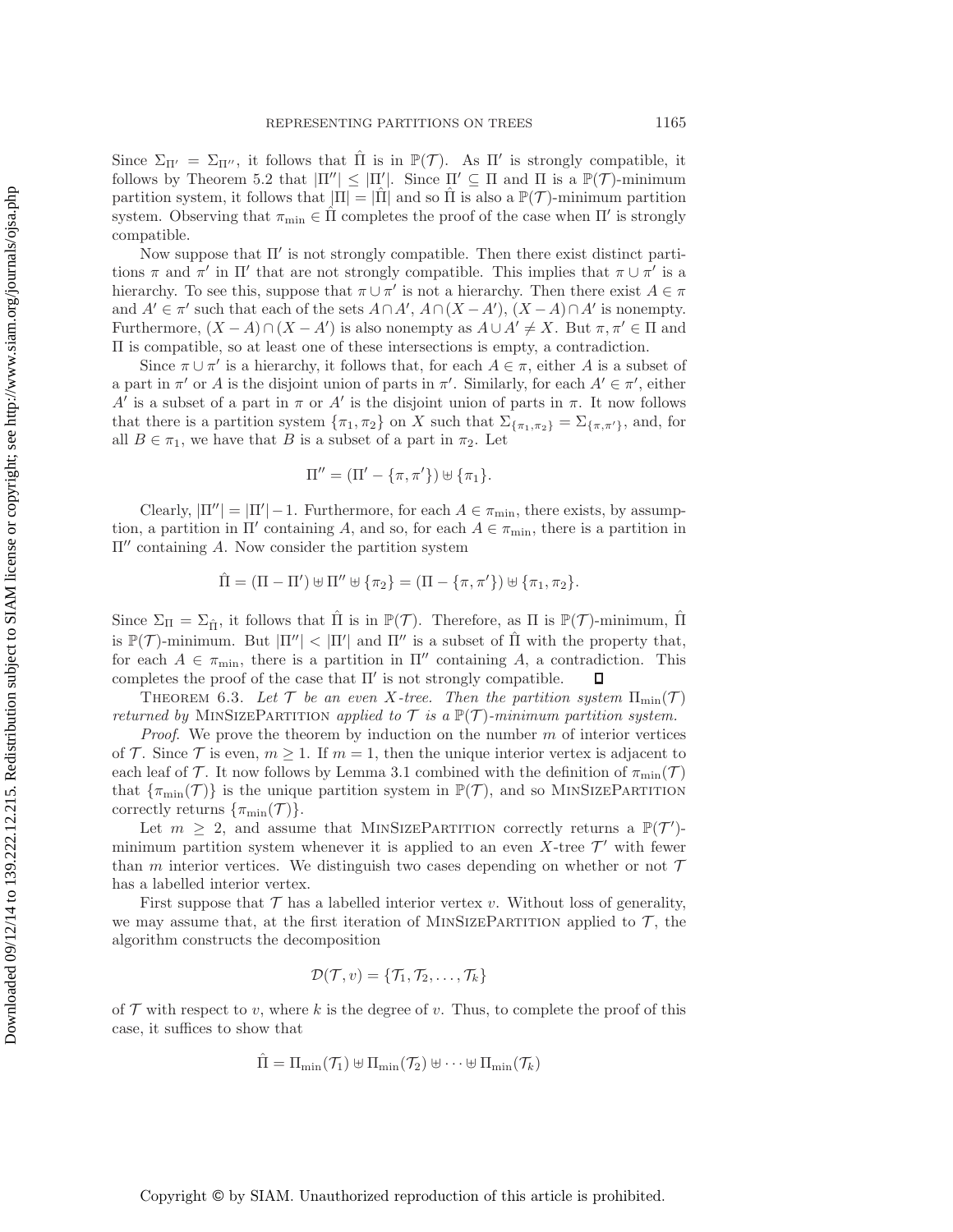is  $\mathbb{P}(\mathcal{T})$ -minimum, where, for all  $i \in [k]$ ,  $\Pi_{\min}(\mathcal{T}_i)$  is the partition system on X returned by MINSIZEPARTITION applied to the even X-tree  $\mathcal{T}_i$ .

Let  $i \in [k]$ . Then, as  $\mathcal{T}_i$  has fewer interior vertices than  $\mathcal{T}_i$ , it follows by the induction assumption that  $\Pi_{\min}(\mathcal{T}_i)$  is  $\mathbb{P}(\mathcal{T}_i)$ -minimum. One consequence of this fact is that  $\Pi_{\min}(\mathcal{T}_i)$  is a partition system in  $\mathbb{P}(\mathcal{T}_i)$ . Combined with the definition of  $\Pi$ , Lemma [6.1](#page-11-2) implies that  $\Pi$  is a partition system in  $\mathbb{P}(\mathcal{T})$ . Now if  $\Pi$  is not  $\mathbb{P}(\mathcal{T})$ minimum, then there exists a partition system  $\Pi \in \mathbb{P}(\mathcal{T})$  such that  $|\Pi| < |\Pi|$ . By Lemma [6.1,](#page-11-2) there is a partition  ${\{\Pi_1, \Pi_2, \ldots, \Pi_k\}}$  of  $\Pi$  such that, for all  $i \in [k]$ , we have  $\Pi_i \in \mathbb{P}(\mathcal{T}_i)$ . But  $|\Pi| < |\Pi|$ , and so there exists some  $j \in [k]$  such that  $|\Pi_j| < |\Pi_{\min}(\mathcal{T}_i)|$ for some  $i \in [k]$ , a contradiction. Thus  $\overline{\Pi}$  is  $\mathbb{P}(\mathcal{T})$ -minimum, as required.

Now suppose that  $\mathcal T$  has no labelled interior vertex, and set  $\pi_{\min} = \pi_{\min}(\mathcal T)$  and  $\Sigma' = \Sigma(\mathcal{T}) - \Sigma_{\pi_{\min}}$ . Then if  $\Sigma' \neq \emptyset$ , the algorithm constructs the weak X-tree  $\mathcal{T}'$  for which  $\Sigma(\mathcal{T}') = \Sigma'$ . Note that  $\mathcal{T}' \cong \mathcal{T}/E$ , where E is a set of edges of T that displays  $\pi_{\min}$ , and so, since  $\mathcal T$  is an even X-tree, it follows by Lemma [4.3](#page-8-1) that  $\mathcal T'$  is in fact an even  $X$ -tree. For this case, it now suffices to show that

$$
\hat{\Pi} = \{\pi_{\min}\} \uplus \Pi_{\min}(\mathcal{T}')
$$

is  $\mathbb{P}(\mathcal{T})$ -minimum, where  $\Pi_{\min}(\mathcal{T}')$  is the partition system on X returned by MIN-SIZEPARTITION applied to  $\mathcal{T}'$ .

Since  $\mathcal{T}'$  has fewer interior vertices than  $\mathcal{T}$ , it follows by the induction assumption that  $\Pi_{\min}(\mathcal{T}')$  is  $\mathbb{P}(\mathcal{T}')$ -minimum. This immediately implies that  $\Pi_{\min}(\mathcal{T}')$  is a partition system in  $\mathbb{P}(\mathcal{T}')$ , and so  $\hat{\Pi} \in \mathbb{P}(\mathcal{T})$ . Now, by Lemma [6.2,](#page-12-0) there is a  $\mathbb{P}(\mathcal{T})$ minimum partition system Π containing  $\pi_{\min}$ . Let  $\Pi' = \Pi - \{\pi_{\min}\}\.$  By Lemma [2.3,](#page-4-2)  $\Pi' \in \mathbb{P}(\mathcal{T}')$ , and so  $|\Pi_{\min}(\mathcal{T}')| \leq |\Pi'|$ . Hence

$$
|\hat{\Pi}| = |\Pi_{\min}(\mathcal{T}')| + 1 \leq |\Pi'| + 1 = |\Pi|.
$$

Thus, as  $\Pi$  is  $\mathbb{P}(\mathcal{T})$ -minimum, we deduce that  $|\Pi| = |\Pi|$  and so  $\Pi$  must also be  $\mathbb{P}(\mathcal{T})$ -minimum, as required. This completes the proof of the second case and the theorem.  $\Box$ 

**7. Hierarchical partition systems.** In the previous section we showed how to construct, for an even X-tree  $\mathcal{T}$ , a  $\mathbb{P}(\mathcal{T})$ -minimum partition system  $\Pi$  on X. It appears to be a difficult problem to characterize the set of  $\mathbb{P}(\mathcal{T})$ -minimum partition systems for arbitrary  $\mathcal T$ . However, in this section we shall show that in the case when T contains a vertex  $\rho$  that is the same distance from every leaf in T, then we can characterize the  $\mathbb{P}(\mathcal{T})$ -minimum partition systems (Theorem [7.4\)](#page-16-0). Note that such trees are sometimes called *equidistant* trees [\[17,](#page-20-5) p. 150].

The first result in this section shows that hierarchical partition systems are compatible.

<span id="page-14-0"></span>Proposition 7.1. *Let* Π *be a hierarchical partition system on* X*. Then* Π *is compatible.* Moreover,  $\mathcal{T}_{\Pi}$  *is isomorphic to*  $\mathcal{T}_{o}^{-}$ *, where*  $\mathcal{T}_{o}$  *is the rooted weak* X-tree  $with \mathcal{H}(\mathcal{T}_{\rho}) = \biguplus_{\pi \in \Pi} \pi.$ 

*Proof.* By Theorem [2.2,](#page-4-3) there is a unique rooted weak X-tree,  $\mathcal{T}_{\rho}$  say, with  $\mathcal{H}(\mathcal{T}_{\rho}) = \biguplus_{\pi \in \Pi} \pi$ . This implies that  $\Sigma(\mathcal{T}_{\rho}^{-}) = \Sigma_{\Pi}$ . In particular,  $\Pi$  is compatible and  $\mathcal{T}_{\Pi}$  is isomorphic to  $\mathcal{T}_{\rho}^{-}$ .  $\Box$ 

<span id="page-14-1"></span>The next result gives some properties of  $\mathcal{T}_{\Pi}$  in the case when  $\Pi$  is a hierarchical partition system.

Corollary 7.2. *Let* Π *be a hierarchical partition system on* X*.*

(i) If u is an interior vertex of  $\mathcal{T}_{\Pi}$ , then u is unlabelled.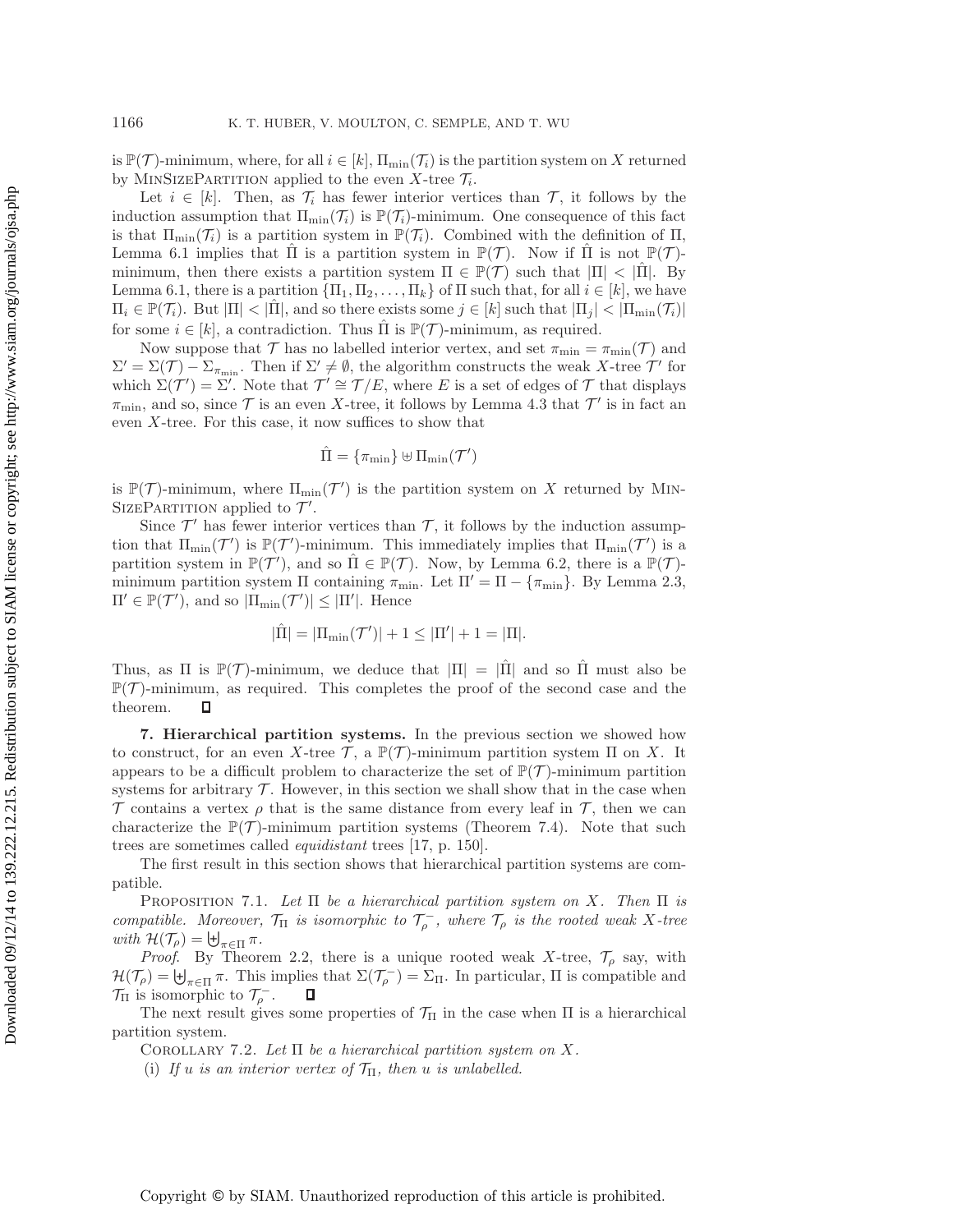(ii) *There is a vertex*  $\rho$  *of*  $\mathcal{T}_{\Pi}$  *such that, for all leaves u and v*,

$$
d_{\mathcal{T}_{\Pi}}(\rho, u) = d_{\mathcal{T}_{\Pi}}(\rho, v) = |\Pi|.
$$

*Proof.* To prove (i), let  $\mathcal{T}_{\Pi} = (T_{\Pi}; \phi)$ , and suppose that there is a labelled interior vertex u of  $\mathcal{T}_{\Pi}$ . Let  $A = \phi^{-1}(u)$ . By Lemma [3.1,](#page-4-1) for each edge incident with u, there is a distinct partition in  $\Pi$  with a part that properly contains A. Since u is an interior vertex, it has degree at least two, so there are at least two such partitions,  $\pi_1$  and  $\pi_2$ say. Let  $A_1$  and  $A_2$  be the parts of  $\pi_1$  and  $\pi_2$ , respectively, that properly contain A. It is easily seen that neither  $A_1 \subseteq A_2$  nor  $A_2 \subseteq A_1$ . But then, as  $A \subseteq A_1 \cap A_2$  and A is nonempty, it follows that  $\Pi$  is not hierarchical, a contradiction. This completes the proof of (i).

For the proof of (ii), let  $\mathcal{T}_{\rho} = (T_{\rho}; \phi)$  be the rooted weak X-tree with root  $\rho$  for which  $\mathcal{H}(\mathcal{T}_{\rho}) = \biguplus_{\pi \in \Pi} \pi$ . Let u be a leaf of  $\mathcal{T}_{\rho}$ . Now, the clusters displayed by the edges on the path from  $\rho$  to u are precisely the sets in  $\biguplus_{\pi\in\Pi}\pi$  containing  $\phi^{-1}(u)$ . Since each partition in  $\Pi$  contains exactly one such set as a part, it follows that  $d_{\mathcal{T}_o}(\rho, u) = |\Pi|$ . By Proposition [7.1,](#page-14-0) this in turn implies that

$$
d_{\mathcal{T}_{\Pi}}(\rho, u) = d_{\mathcal{T}_{\Pi}}(\rho, v)
$$

for all leaves u and v of  $\mathcal{T}_{\Pi}$ , thereby completing the proof of (ii).  $\Box$ 

We now characterize the compatible split systems  $\Sigma$  for which there exists some hierarchical partition system Π with  $\Sigma_{\Pi} = \Sigma$ .

<span id="page-15-0"></span>THEOREM 7.3. Let  $\Sigma$  be a compatible split system on X. Then there exists a *hierarchical partition system*  $\Pi \in \mathbb{P}(\Sigma)$  *if and only if*  $\mathcal{T}_{\Sigma}$  *has a vertex*  $\rho$  *such that, for all labelled vertices* u *and* v of  $\mathcal{T}_{\Sigma}$ ,

(7.1) 
$$
d_{\mathcal{T}_{\Sigma}}(\rho, u) = d_{\mathcal{T}_{\Sigma}}(\rho, v).
$$

*Proof.* If there exists a hierarchical partition system  $\Pi \in \mathbb{P}(\Sigma)$ , then it follows by Corollary [7.2](#page-14-1) that  $\mathcal{T}_{\Sigma}$  has a vertex  $\rho$  such that, for all labelled vertices u and v of  $\mathcal{T}_{\Sigma}$ , we have

$$
d_{\mathcal{T}_{\Sigma}}(\rho, u) = d_{\mathcal{T}_{\Sigma}}(\rho, v).
$$

To prove the converse, suppose that  $\mathcal{T}_{\Sigma}$  has such a vertex  $\rho$ . Then no interior vertex of  $\mathcal{T}_{\Sigma}$  is labelled. Let d denote the distance from  $\rho$  to a leaf of  $\mathcal{T}_{\Sigma}$ . For each  $i \in \{1, \ldots, d\}$ , let  $E_i$  denote the subset of edges whose end-vertex farthest from  $\rho$  is at distance i to  $\rho$ . Note that  $\{E_1, E_2, \ldots, E_d\}$  is a partition of  $E(\mathcal{T}_{\Sigma})$ . Viewing  $\mathcal{T}_{\Sigma}$  as a rooted weak X-tree with root  $\rho$ , let

$$
\pi_i = \{C_e : e \in E_i\}
$$

for each i. Since the leaves of  $\mathcal{T}_{\Sigma}$  all have the same distance to  $\rho$ , it follows that  $\pi_i$  is a partition of  $X$  for all  $i$ . In particular,

$$
\Pi_h = \biguplus_{i \in \{1, \dots, d\}} \pi_i
$$

is a partition system on X with  $\Sigma_{\Pi_h} = \Sigma$ . To see that  $\Pi_h$  is hierarchical, let  $A_i \in \pi_i$ and  $A_j \in \pi_j$ , where  $\pi_i, \pi_j \in \Pi_h$ . If  $i = j$ , then either  $A_i \cap A_j = \emptyset$  or  $A_i = A_j$ . Thus we may assume that  $i \neq j$ . Without loss of generality, we may further assume that

Copyright © by SIAM. Unauthorized reproduction of this article is prohibited.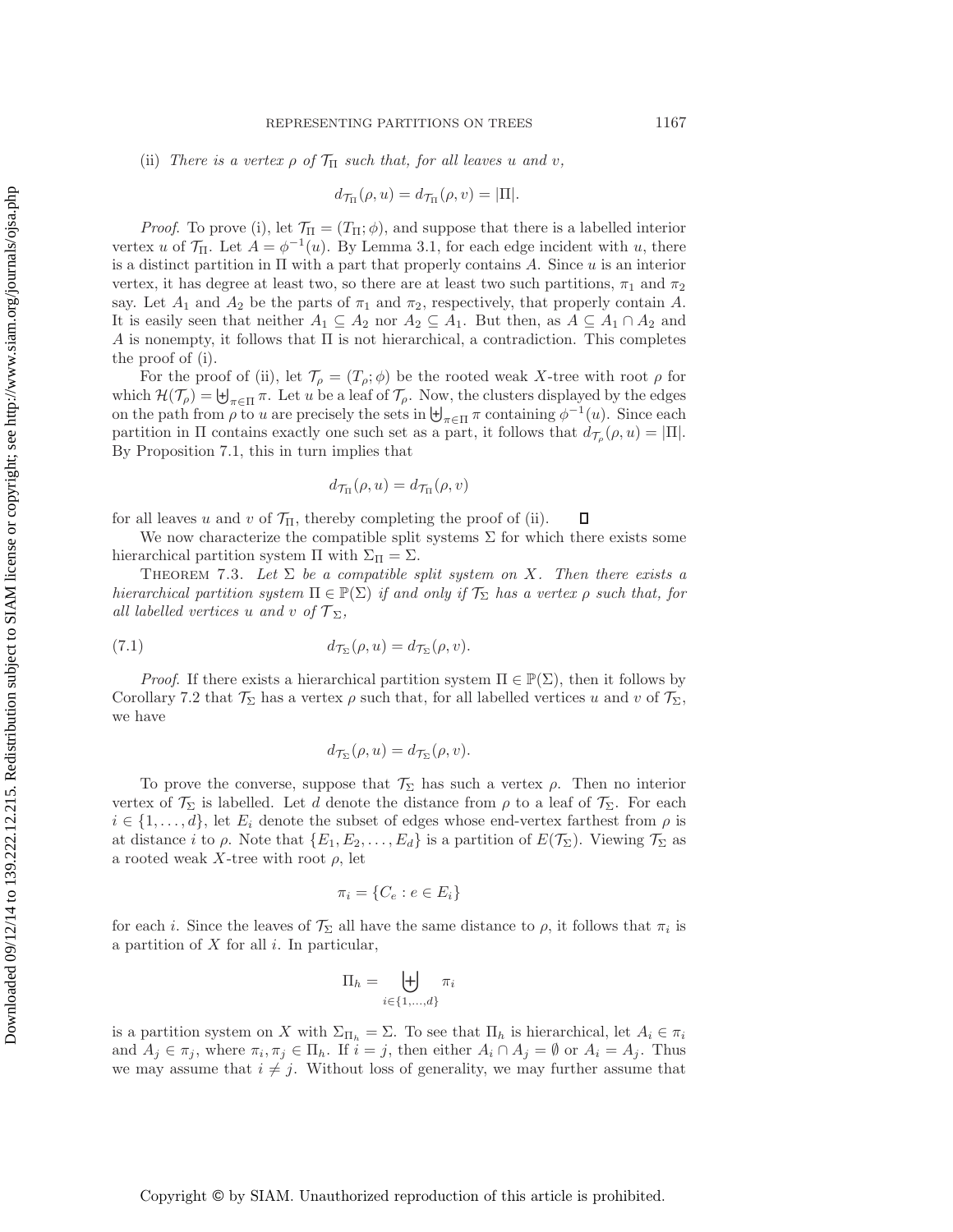$i < j$ . But then, again viewing  $\mathcal{T}_{\Sigma}$  as a rooted weak X-tree with root  $\rho$ , it is easily seen that either  $A_i \cap A_j = \emptyset$  or  $A_i \cap A_j = A_j$  as  $A_i = C_{e_i}$  and  $A_j = C_{e_j}$  for some  $e_i \in E_i$  and some  $e_j \in E_j$ , and  $\mathcal{H}(\mathcal{T}_{\Sigma}) = \biguplus_{\pi \in \Pi_h} \pi$ . Consequently,  $\Pi_h$  is hierarchical. This completes the proof of the converse and thereby the proof of the theorem.

We conclude this section by characterizing, for a compatible split system  $\Sigma$  for which  $\mathbb{P}(\Sigma)$  contains a hierarchical partition system, the  $\mathbb{P}(\mathcal{T}_{\Sigma})$ -minimum partition systems.

<span id="page-16-0"></span>THEOREM 7.4. Let  $\Sigma$  be a compatible split system on X such that  $\mathbb{P}(\Sigma)$  contains *a hierarchical partition system, and let*  $\Pi \in \mathbb{P}(\Sigma)$ *. Then*  $\Pi$  *is hierarchical if and only if*  $\Pi$  *is*  $\mathbb{P}(\mathcal{T}_{\Sigma})$ *-minimum.* 

*Proof.* Note that, since  $\mathbb{P}(\Sigma)$  contains a hierarchical partition system, it follows by Theorem [7.3](#page-15-0) that  $\mathcal{T}_{\Sigma}$  has a vertex  $\rho$  such that, for all leaves u and v in  $\mathcal{T}_{\Sigma}$ ,

$$
d_{\mathcal{T}_{\Sigma}}(\rho, u) = d_{\mathcal{T}_{\Sigma}}(\rho, v).
$$

First suppose that  $\Pi$  is hierarchical. Then, since  $\Pi \in \mathbb{P}(\Sigma)$  and thus  $\mathcal{T}_{\Sigma} \cong \mathcal{T}_{\Pi}$ , Corollary [7.2\(](#page-14-1)ii) implies

$$
\Delta(\mathcal{T}_{\Sigma}) = 2d_{\mathcal{T}_{\Sigma}}(\rho, u) = 2|\Pi|,
$$

where u is a leaf of  $\mathcal{T}_{\Sigma}$ . But, by Corollary [3.3,](#page-5-1)

$$
\Delta(\mathcal{T}_{\Sigma}) \leq 2|\Pi'|
$$

for all partition systems  $\Pi' \in \mathbb{P}(\Sigma)$ . Thus  $|\Pi| \leq |\Pi'|$  for all partition systems  $\Pi' \in$  $\mathbb{P}(\Sigma)$ , and so  $\Pi$  is  $\mathbb{P}(\mathcal{T}_{\Sigma})$ -minimum.

We prove the converse by establishing that if  $\Pi$  is not hierarchical, then  $\Pi$  is not  $\mathbb{P}(\mathcal{T}_{\Sigma})$ -minimum. Suppose that  $\Pi$  is not hierarchical. Then there exist distinct  $\pi_1, \pi_2 \in \Pi$  with  $A_1 \in \pi_1$  and  $A_2 \in \pi_2$  such that  $A_1 \cap A_2 \notin \{\emptyset, A_1, A_2\}$ . Let  $\mathcal{T}_{\Sigma}^{\rho}$ denote the rooted weak X-tree obtained by viewing  $\mathcal{T}_{\Sigma}$  rooted at  $\rho$ . Since  $A_1 \cap A_2 \notin$  $\{\emptyset, A_1, A_2\}$ , either  $A_1$  or  $A_2$  is not a cluster of  $\mathcal{T}_{\Sigma}^{\rho}$ . Without loss of generality, we may assume that  $A_2$  is not a cluster of  $\mathcal{T}_{\Sigma}^{\rho}$ . Let  $E_{\pi_2}$  denote a subset of edges of  $\mathcal{T}_{\Sigma}$ that displays  $\pi_2$ , and let e denote the edge in  $E_{\pi_2}$  displaying  $A_2|(X - A_2)$ . Observe that, as  $A_2$  is not a cluster of  $\mathcal{T}_{\Sigma}^{\rho}$ , it is easily seen that, for each edge  $e' \in E_{\pi_2} - \{e\}$ , the unique path in  $\mathcal{T}_{\Sigma}$  from  $\rho$  to the vertex of  $e'$  closer to  $\rho$  traverses e. Now, by Theorem [4.2,](#page-6-0)  $\mathcal{T}_{\Sigma}$  is an even X-tree, and so, by Lemma [4.3,](#page-8-1)  $\mathcal{T}_{\Sigma}/E_{\pi_2}$  is an even X-tree. We show next that

<span id="page-16-1"></span>(7.2) 
$$
\Delta(\mathcal{T}_{\Sigma}) = \Delta(\mathcal{T}_{\Sigma}/E_{\pi_2}).
$$

If the degree of  $\rho$  is at least three, then, by the previous observation on the unique path in  $\mathcal{T}_{\Sigma}$  starting at  $\rho$ , there must exist leaves x and y in  $\mathcal{T}_{\Sigma}$  such that the path from  $\rho$  to either of them does not traverse an edge in  $E_{\pi_2}$ . Thus,

$$
\Delta(\mathcal{T}_{\Sigma}) \geq \Delta(\mathcal{T}_{\Sigma}/E_{\pi_2}) \geq d_{\mathcal{T}_{\Sigma}/E_{\pi_2}}(x, y) = d_{\mathcal{T}_{\Sigma}}(x, y) = \Delta(\mathcal{T}_{\Sigma}),
$$

by Theorem [7.3.](#page-15-0) Consequently, [\(7.2\)](#page-16-1) must hold in this case.

Now assume that the degree of  $\rho$  equals two. Since, by assumption,  $\mathbb{P}(\Sigma)$  contains as hierarchical partition system  $\Pi_h$  and  $\mathcal{T}_\Sigma \cong \mathcal{T}_{\Pi_h}$ , it follows by Corollary [7.2](#page-14-1) that  $\mathcal{T}_{\Sigma}$  does not contain an interior vertex that is labelled. Since  $A_2$  is not a cluster of  $\mathcal{T}_{\Sigma}^{\rho}$ , it follows that  $\mathcal{T}_{\Sigma}^{\rho}$  must contain a vertex of degree at least three on the path from  $\rho$  to the closer one of the two vertices of e. By the observation above on the unique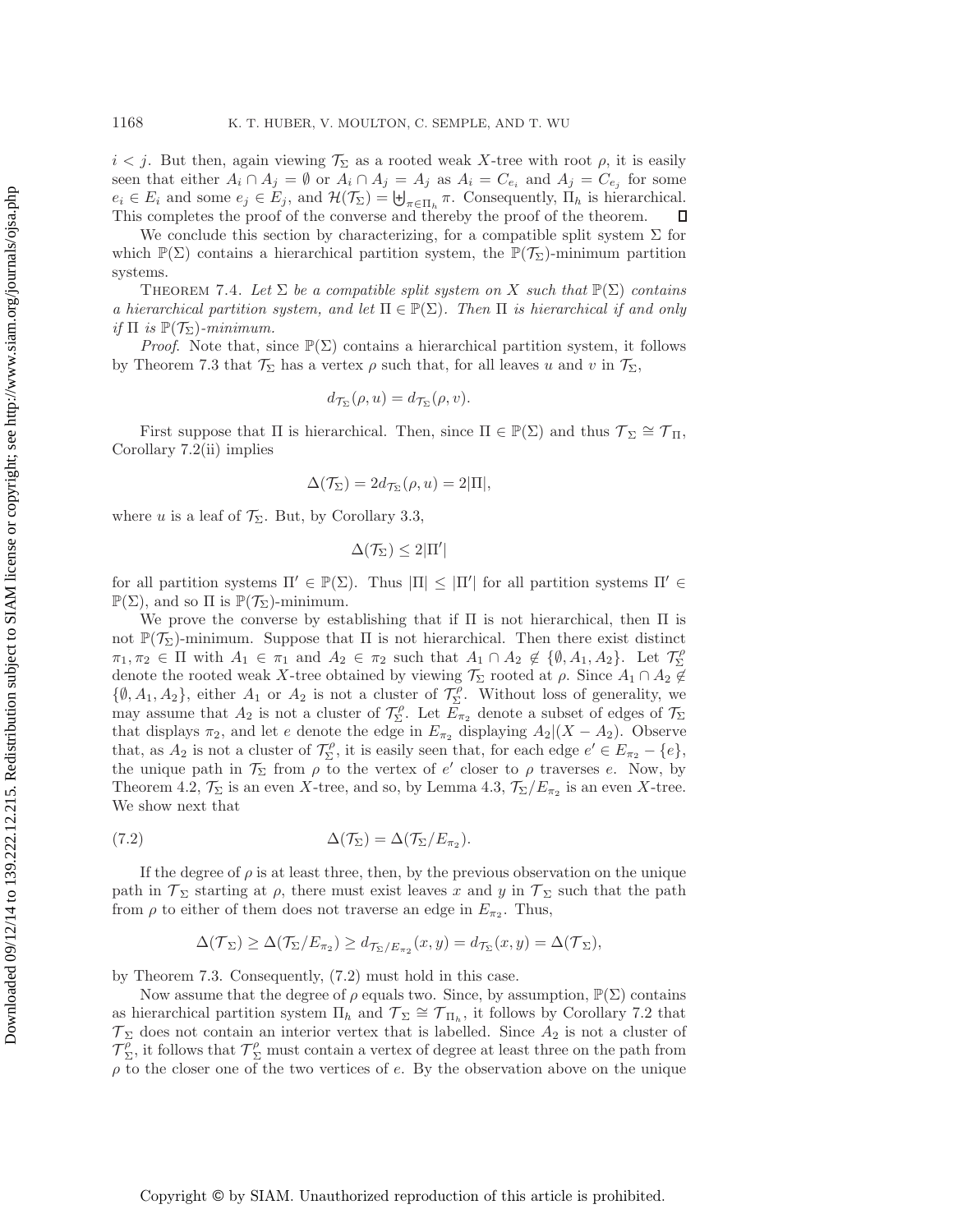path in  $\mathcal{T}_{\Sigma}$  starting at  $\rho$ , the same arguments as in the case that  $\rho$  is of degree at least three imply that [\(7.2\)](#page-16-1) must hold in this case too.

To complete the proof of the converse, let  $\Pi_h$  denote again a hierarchical partition system in  $\mathbb{P}(\Sigma)$ . Then, combining Corollary [7.2,](#page-14-1) [\(7.2\)](#page-16-1), and Corollary [3.3,](#page-5-1)

$$
2|\Pi_h| = \Delta(\mathcal{T}_{\Sigma}) = \Delta(\mathcal{T}_{\Sigma}/E_{\pi_2}) \le 2(|\Pi| - 1) < 2|\Pi|.
$$

In particular,  $|\Pi_h| < |\Pi|$ , so  $\Pi$  is not  $\mathbb{P}(\mathcal{T}_{\Sigma})$ -minimum. This completes the proof of the converse and the theorem.  $\Box$ 

<span id="page-17-0"></span>**8. A decision problem.** It could be of interest to try to extend the main results in this paper to other types of multisets of splits (e.g., weakly compatible or  $k$ -compatible sets [\[10\]](#page-20-9)). For example, by Theorem [4.2,](#page-6-0) if we are given a compatible multiset  $\Sigma$  of splits of a set X, it is easy to decide whether or not there exists some partition system  $\Pi$  on X with  $\Sigma_{\Pi} = \Sigma$ , but what if  $\Sigma$  is not compatible? We now prove a result that indicates that extending our results could be quite challenging. In particular, we show that the following decision problem is NP-complete. PARTITION SYSTEM

## **Instance**: A split system  $\Sigma$  on  $X$ .

**Question**: Is there a partition system  $\Pi$  on X such that  $\Sigma_{\Pi} = \Sigma$ ?

To prove this result we first recall some useful facts. Suppose that  $G$  is a graph. Then G is called *simple* if it does not contain a loop and *cubic* if every vertex has degree three. A *matching* M of G is a subset of edges of G such that no two edges in M share a vertex. A matching M of G is called *perfect* if every vertex of G is incident with some edge in M. A k-edge coloring of G is an assignment of at most  $k \geq 2$ colors to the edges of  $G$  so that no two edges incident with the same vertex have the same color. The *edge chromatic number* of G is the smallest k for which G is k-edge colorable. A consequence of a theorem due to Vizing [\[19\]](#page-20-10) is that the edge chromatic number of a simple cubic graph  $G$  is either 3 or 4, where it is 3 if and only if the edges of  $G$  can be partitioned into three perfect matchings. To show that PARTITION System is NP-complete, we use the following NP-complete problem [\[12\]](#page-20-11).

Cubic Edge Coloring

**Instance:** A simple cubic graph G. **Question:** Is the edge chromatic number of G 3?

<span id="page-17-1"></span>Theorem 8.1. *The decision problem* Partition System *is NP-complete even if the split system* Σ *is a* set *of splits.*

*Proof.* Clearly, PARTITION SYSTEM is in NP. Now, let G be an instance of CUBIC EDGE COLORING with vertex and edge sets  $V$  and  $E$ , respectively. We may assume that  $|V| \geq 5$ . We construct an instance of PARTITION SYSTEM as follows. Let  $X = V$ , and let

$$
\Sigma = \biguplus_{\{u,v\} \in E} \{ \{u,v\} | (X - \{u,v\}) \}.
$$

Note that the time taken for this construction and the size of the constructed instance are polynomial in the size of  $G$ . Moreover, since  $G$  is simple, the multiplicity of each split in  $\Sigma$  is 1; that is,  $\Sigma$  is a set. We next show that there exists a partition system Π on X with  $\Sigma$ <sub>Π</sub> =  $\Sigma$  if and only if E can be partitioned into three perfect matchings of G.

First suppose that G has three pairwise-disjoint perfect matchings  $M_1$ ,  $M_2$ , and  $M_3$ . Since  $M_i$  is a partition of X for all i and since each edge  $\{u, v\}$  of G is in precisely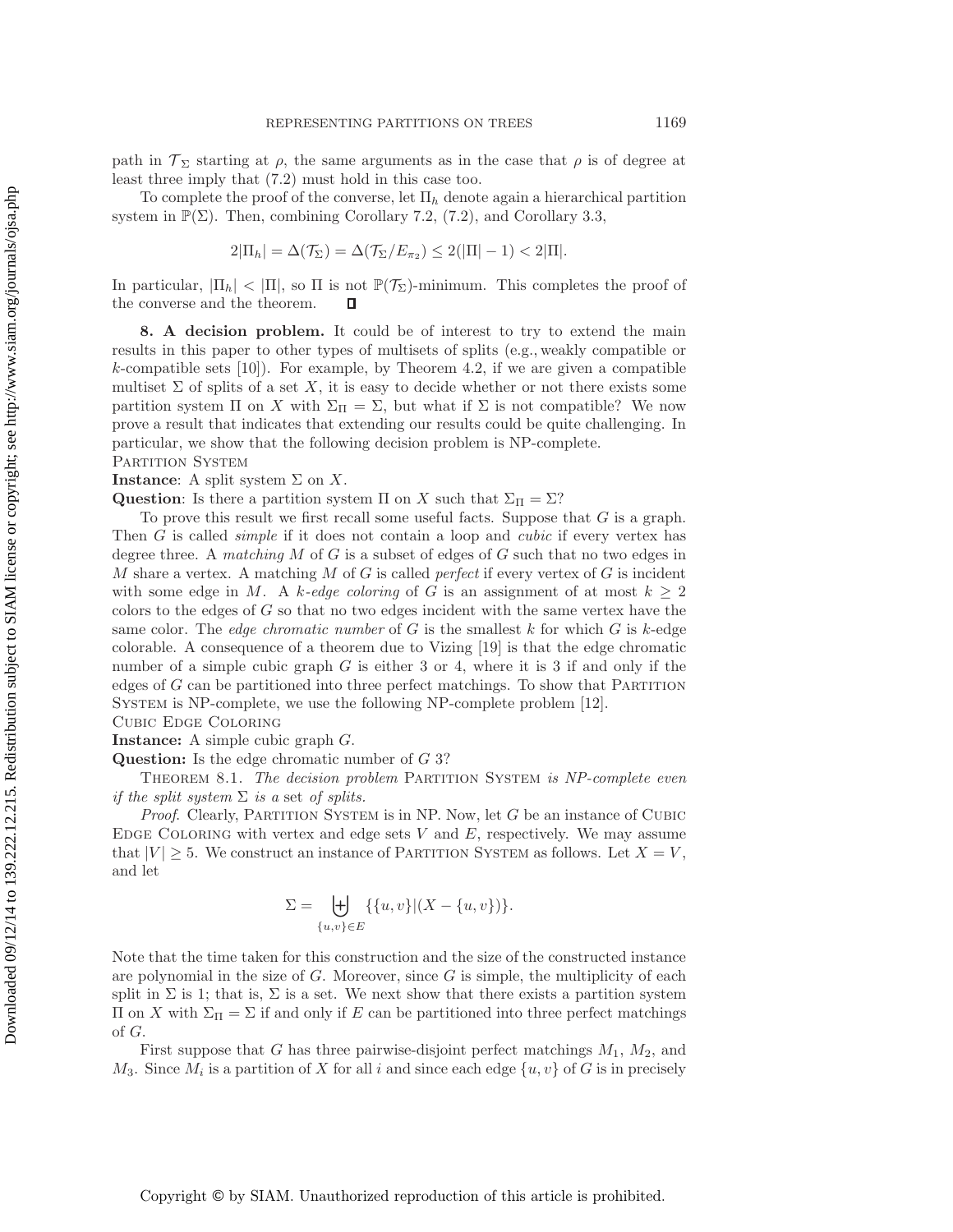one of  $M_1$ ,  $M_2$ , and  $M_3$ , it follows that the partition system  $\Pi' = \{M_1, M_2, M_3\}$  on X has the property that  $\Sigma_{\Pi'} = \Sigma$ .

Now suppose that there is a partition system  $\Pi$  on X such that  $\Sigma_{\Pi} = \Sigma$ . Let  $\pi \in \Pi$ , and let  $A \in \pi$ . Since  $A|(X - A) \in \Sigma$ , either A or  $X - A$  is an edge of G. If  $X - A$  is an edge of G, then, as  $|X| \geq 5$ , we have  $\pi = \{A, X - A\}$ . But then the multiplicity of  $A|(X - A)$  in  $\Sigma_{\Pi}$  is at least 2, which is a contradiction as  $\Sigma$  is a set and not a multiset. Therefore  $A$  is an edge of  $G$ . As each vertex is incident with exactly three edges, it now follows that  $\Pi$  consists of three partitions of  $X$  with each partition being a perfect matching of G. Since these matchings are pairwise disjoint,  $E$  can be partitioned into three perfect matchings. This completes the proof of the theorem.  $\Box$ 

<span id="page-18-0"></span>**9. Discussion.** In this section, we shall consider the mapping that takes a partition system  $\Pi$  to the split system  $\Sigma_{\Pi}$  in a more general setting. The study of similar mappings between combinatorial objects relevant to phylogenetic analysis, such as split systems and distances, has proved to be a fruitful approach to various problems in the area of phylogenetic combinatorics (cf., e.g., [\[7\]](#page-20-12)).

We begin with some additional terminology and notation. Given a finite set  $X$ , let  $\Pi(X)$  and  $\Sigma(X)$  be the *set* of partitions and splits of X, respectively. In addition, for a subset A of X, let  $\underline{\Pi}(X;A)$  be the set of partitions  $\pi$  in  $\underline{\Pi}(X)$  with  $A \in \pi$ . A *real partition family* on X is a map  $\mu$  from  $\Pi(X)$  into  $\mathbb{R}_{\geq 0}$ , and a *real split family* on X is a map  $\nu$  from  $\Sigma(X)$  into  $\mathbb{R}_{\geq 0}$ . Moreover,  $\mu$  is called an *integral partition family* if  $\mu(\pi)$  is a nonnegative integer for every  $\pi \in \Pi(X)$ , and *integral split families* are defined in a similar manner. Note that each partition system  $\Pi$  on X gives rise to a real partition family  $\mu_{\Pi}$  on X in which  $\mu_{\Pi}$  maps each partition  $\pi$  in  $\Pi(X)$  to the multiplicity of  $\pi$  in  $\Pi$  if  $\pi \in \Pi$ , and 0 otherwise.

Now consider the map  $\kappa : \mathbb{R}_{\geq 0}^{\Pi(X)} \longrightarrow \mathbb{R}_{\geq 0}^{\Sigma(X)}$  that takes a real partition family  $\mu$ on X to the real split family  $\kappa(\mu)$  on X defined by

$$
\kappa(\mu)(A|B) = \sum_{\pi \in \underline{\Pi}(X;A)} \mu(\pi) + \sum_{\pi \in \underline{\Pi}(X;B)} \mu(\pi)
$$

for each split  $A|B$  in  $\Sigma(X)$ . Then, for a given partition system  $\Pi$  on X and each split  $A|B$  in  $\Sigma(X)$ , the value  $\kappa(\mu_{\Pi})(A|B)$  is equal to the multiplicity of  $A|B$  in the split system  $\Sigma_{\Pi}$  if  $A|B \in \Sigma_{\Pi}$ , and 0 otherwise. Therefore, the map  $\kappa$  can be regarded as a generalization of the mapping that takes a partition system  $\Pi$  on X to the split system  $\Sigma$ π.

In this framework, the results of the previous sections are mainly concerned with understanding the *kernel* of the map  $\kappa$ , that is, the set  $\kappa^{-1}(\nu)$  for a real split family  $\nu$  on X. In this context, we are especially interested in the case when  $\nu$  is an integral split family and the *support* of  $\nu$ , defined as the set  $\{S \in \Sigma(X) : \nu(S) > 0\}$ , is compatible. In particular, Theorem [4.2](#page-6-0) presents a criterion for deciding whether or not the kernel  $\kappa^{-1}(\nu)$  contains an integral partition family. Moreover, if such an integral partition family exists, then Theorem [5.2](#page-9-2) provides a canonical construction for a maximum-sized integral partition family in that kernel, and algorithm Min-SizePartition obtains an integral partition family in the kernel with the minimum size (see also Theorem [6.3\)](#page-13-0). Finally, as shown in Theorem [8.1,](#page-17-1) if the support of  $\nu$ is not compatible, then it is NP-complete to determine whether the kernel  $\kappa^{-1}(\nu)$ contains an integral partition family.

In light of these facts, it would be interesting to characterize the set of real split families  $\nu$  for which the kernel  $\kappa^{-1}(\nu)$  contains an integral partition family. Note that,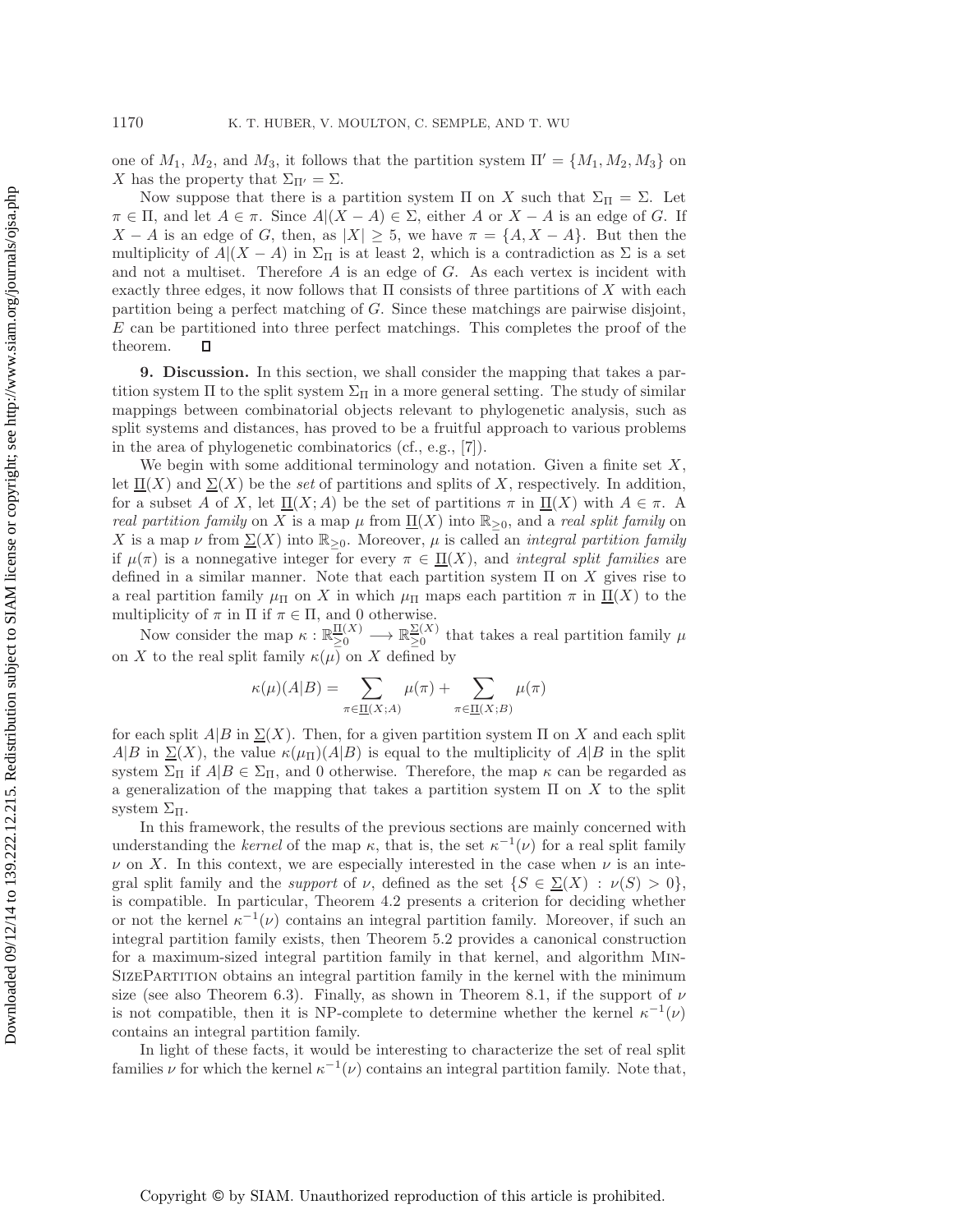

<span id="page-19-6"></span>FIG. 4. *The* 1*-skeleton of the polytope*  $\kappa^{-1}(\nu_0)$  *for the integral partition family*  $\nu_0$  *given in section* [9](#page-18-0)*.*

given a real split family  $\nu$ , the kernel  $\kappa^{-1}(\nu)$  may not contain an integral partition family, even if  $\nu$  itself is integral. For example, consider the set  $X = \{1, 2, 3, 4\}$ , the splits  $S_i = \{\{i\}, X - \{i\}\}\$ for  $1 \leq i \leq 4$  and  $S_5 = \{\{1, 2\}, \{3, 4\}\}\$ , and let  $\nu_0$  be the integral split family on X defined by setting  $\nu_0(S_i) = 1$  for  $1 \leq i \leq 5$ . Then it is straightforward to check that  $\kappa^{-1}(\nu_0)$  does not contain an integral partition family. However, it is not difficult to see that  $\kappa^{-1}(\nu_0)$  is not empty and that it is in fact a three-dimensional polytope with five vertices (see Figure [4](#page-19-6) for the 1-skeleton of  $\kappa^{-1}(\nu_0)$  and [\[20\]](#page-20-13) for definitions related to polytopes).

More generally, it can be shown that the kernel  $\kappa^{-1}(\nu)$  is always a polytope for each real split family  $\nu$  on X. The proof of this fact is beyond the scope of this paper and will be presented elsewhere. Note that the polytope  $\kappa^{-1}(\nu)$  can be much more complicated in general and there are several interesting questions that can be asked concerning its structure. For example, it could be of interest to find formulas for its dimension and the number of its faces and vertices, or to find interesting characterizations for its faces and vertices. A better understanding of these questions should, we hope, shed further light on mappings from partition systems to split systems and, ultimately, their application to phylogenetics.

**Acknowledgments.** We would like to thank two anonymous referees and the editor László Székely for their helpful comments, especially the suggestion to consider the mapping discussed in section [9.](#page-18-0) KTH and VM would like to thank the Biomathematics Research Centre, Department of Mathematics and Statistics, University of Canterbury, Christchurch, New Zealand, and the Department of Mathematics, National University of Singapore, Singapore, for hosting them during part of the work.

## REFERENCES

- <span id="page-19-1"></span>[1] S. C. Ayling and T. A. Brown, *Novel methodology for construction and pruning of quasimedian networks*, BMC Bioinformatics, 9 (2008), 115.
- <span id="page-19-2"></span>[2] H. J. BANDELT, P. FORSTER, AND A. RÖHL, *Median-joining networks for inferring intraspecific phylogenies*, Mol. Biol. Evol., 16 (1999), pp. 37–48.
- <span id="page-19-5"></span>[3] H. J. Bandelt, K. T. Huber, and V. Moulton, *Quasi-median graphs from sets of partitions*, Discrete Appl. Math., 122 (2002), pp. 23–35.
- <span id="page-19-3"></span>[4] H. J. Bandelt, Y. G. Yao, C. M. Bravi, A. Salas, and T. Kivisild, *Median network analysis of defectively sequenced entire mitochondrial genomes from early and contemporary disease studies*, J. Hum. Genet., 54 (2009), pp. 174–181.
- <span id="page-19-0"></span>[5] P. Buneman, *The recovery of trees from measures of dissimilarity*, in Mathematics in the Archaeological and Historical Sciences, F. Hodson, D. Kendall, and P. Tautu, eds., Edinburgh University Press, Edinburgh, 1971, pp. 387–395.
- <span id="page-19-4"></span>[6] A. Dress, M. Hendy, K. T. Huber, and V. Moulton, *On the number of vertices and edges of the Buneman graph*, Ann. Comb., 1 (1997), pp. 329–337.